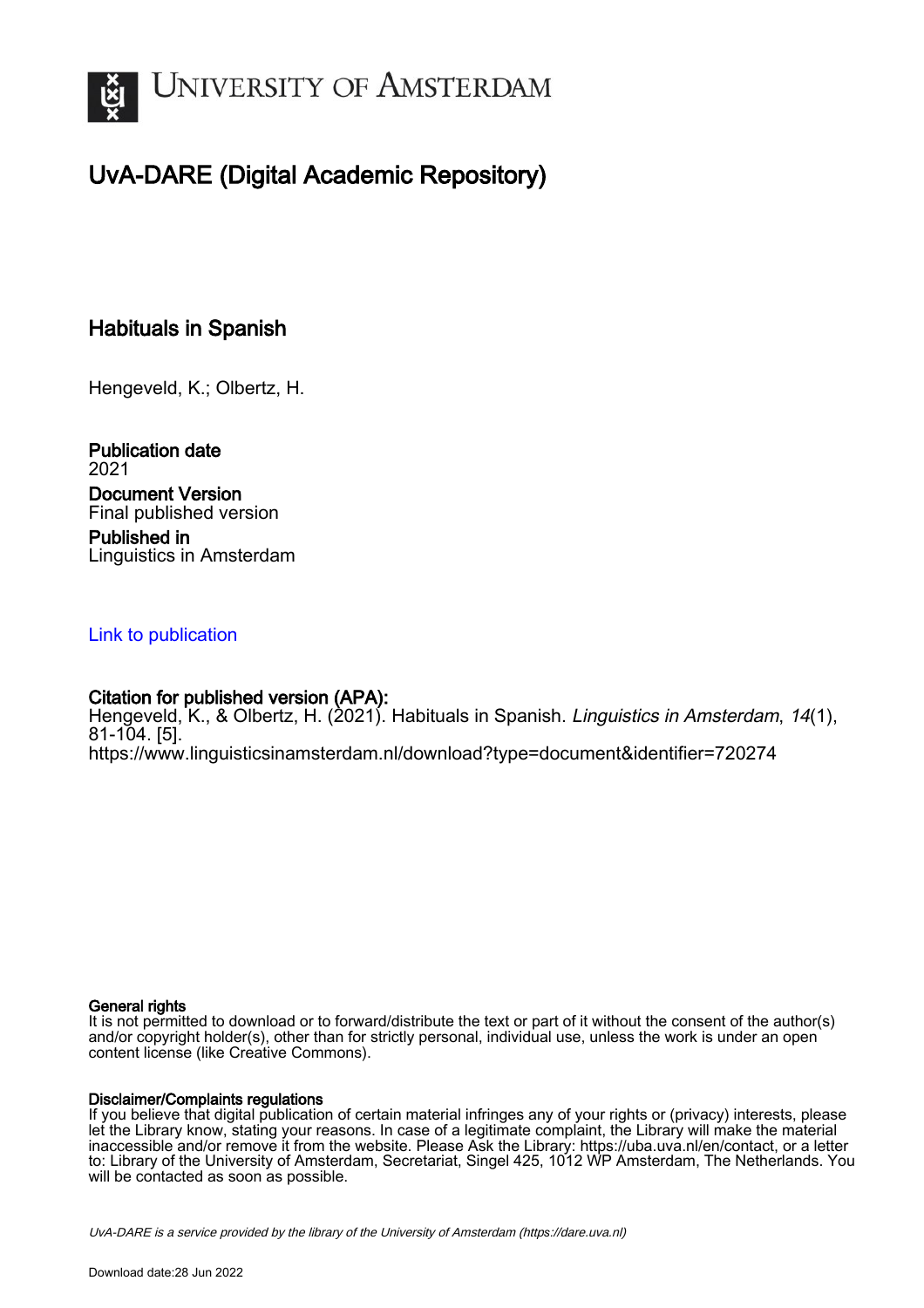# **Habituals in Spanish\***

#### **Kees Hengeveld & Hella Olbertz**

*ACLC, University of Amsterdam*

*In this paper, we discuss two constructions that are used in the expression of habituality in Peninsular Spanish: one involving the* Imperfecto *verb form, the other the periphrastic construction consisting of the auxiliary verbs* soler *or*  acostumbrar (a) *followed by the infinitive. After presenting the basic properties of these constructions, we address the question what determines the choice between the two strategies. We show that in habitual contexts the Imperfecto is used, unless the storyline is interrupted and a habit is presented as background information, or when pragmatic highlighting of the habit is involved. In these cases, the periphrastic construction is required. In non-habitual contexts the periphrastic construction is the only strategy available for the expression of habituality.*

#### **1 Introduction**

In this paper, we discuss the two basic grammatical strategies involved in the expression of habituality in Spanish. In this language there is a periphrastic construction which expresses habitual aspect, consisting of the auxiliary verb *soler* or *acostumbrar* and the infinitive. On the other hand, the verb forms in the *Imperfecto* are used in contexts that are habitual in nature already. If a language has two strategies that are involved in the expression of the same type of meaning, a question that presents itself is what then distinguishes these two strategies, either in their meaning or in their contexts of use. The main aim of this paper is to answer that question for the Spanish case. In addressing this question, we will first, in Section 2, present the basic properties of the two constructions. In Section 3 we compare sets of examples in context and discuss the differences between the constructions that show up in this comparison. In Section 4 we present our conclusions.

The variety of Spanish discussed here is the Peninsular one. Most examples are taken from the *Corpus de Referencia del Español Actual* (CREA, with text samples 1975 to 2004), the *PRESEEA Corpus Alcalá de Henares* (AdH, with text samples from 1991-1998), the *Corpus del Español del Siglo XXI* (CORPES, with

<sup>\*</sup> We are grateful to Heleen Bos and Marloes Oomen for their helpful comments on an earlier version of this paper. All remaining errors are our own responsibility.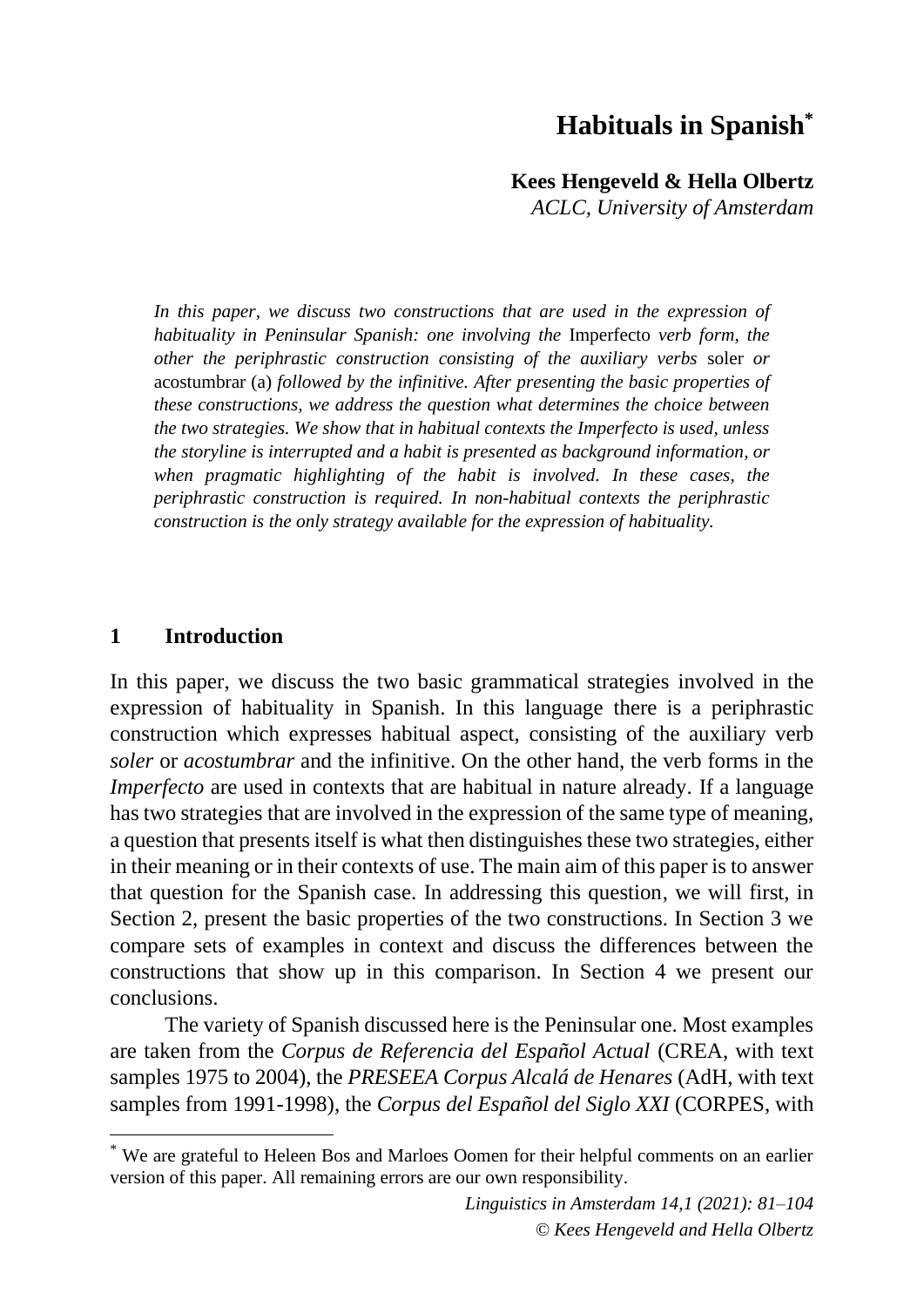text samples from 2001–2019), and a few other literary texts. All corpora are referenced at the end of this paper.

#### **2 Habituality strategies in Spanish**

In this section, we will first introduce the habitual and non-habitual functions of the *Imperfecto* (Section 2.1) and then present the properties of the auxiliary expressions of habituality (Section 2.2). We will discuss both the semantic and the syntactic properties of these two expression types.

# *2.1 Imperfecto*

Spanish inherited the perfective / imperfective opposition from Latin, where the *Imperfectum* was used in habitual contexts already (Pinkster 2015: 416). Examples of such uses in Spanish are given in  $(1)$ – $(4)$ .<sup>1</sup> In all these sentences, a state of affairs is presented as habitually recurring. The examples "describe a situation which is characteristic of an extended period of time, so extended in fact that the situation referred to is viewed not as an incidental property of the moment but, precisely, as a characteristic feature of a whole period" (Comrie 1976: 27– 28). Quantificational expressions may make the habit more explicit, as in (3), which contains the expression *tres horas diarias* 'three hours a day'.

- (1) *A tu edad com-ía patatas fritas por las calles*. at your age eat-PST.IPFV.1SG potatoes fried by the streets 'At you age I would eat fries in the street.' (CREA – spoken)
- (2) *De niño le-ía tebeos.* as child read-PST.IPFV.1SG comics 'As a child I would read comics.' (CREA – press)
- (3) *Su madre camina-ba en Bolivia tres horas diarias.* his mother walk-PST.IPFV.3SG in Bolivia three hours daily 'His mother walked three hours a day in Bolivia.' (CREA – press)
- (4) *Le añora-ba cuando esta-ba ausente.* her miss-PST.IPFV.3SG when COPLOC-PST.IPFV.3SG absent 'He would miss her when she wasn't there.' (CREA – fiction)

<sup>&</sup>lt;sup>1</sup> Given the length of some of the examples in this paper, the glosses will be simplified, containing only details in the habitual markings. In addition, as the imperfective / perfective distinction is relevant in the indicative only, the mention of *indicative* (IND) will be omitted in these contexts.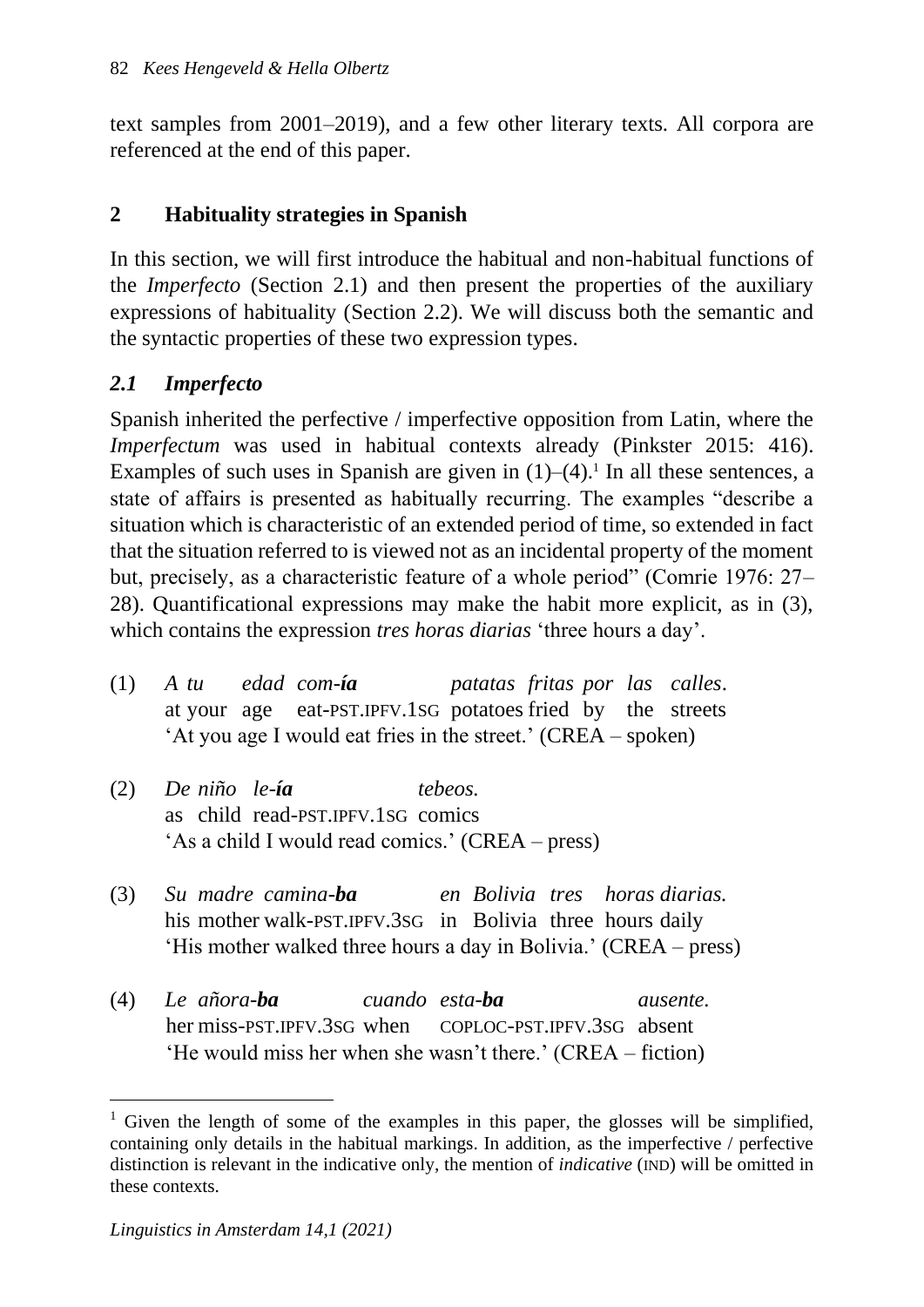As there is no such imperfective / perfective dichotomy in the present tense, this discussion is restricted to past tense contexts. In the past tense the *Imperfecto* contrasts with the *Perfecto Simple*, which expresses a perfective past. In order to obtain a non-habitual reading in the past, either the *Perfecto Simple* or the imperfective use of the *Imperfecto* is used. The contrast between the use of the *Imperfecto* in a habitual context, and the *Perfecto Simple* is illustrated in (5) and (6), respectively:

- (5) *Antes, cuando trabaja-ba como funcionaria,* before when work-PST.IPFV.1SG as civil.servant *compra-ba mi ropa con mi sueldo.* buy-PST.IPFV.1SG my clothes with my salary 'Before, when I was working as a civil servant, I would buy my clothes using my salary.' (CREA – press)
- (6) [about quitting smoking] *En la esquina del Paseo de la Estación,*  on the corner of.the Paseo de la Estación, *compr-é mi último paquete.* buy-PST.PFV.1SG my last pack

'At the corner of the Paseo de la Estación, I bought my last pack (of cigarettes).' (CREA – spoken)

In (5) the event of buying is presented as a recurring one: during the entire period of time that the subject worked as a civil servant, every time that she bought clothes, she paid them from her salary. In (6) the event of buying occurs only once: the subject describes the very last time he or she bought a package of cigarettes. The latter example shows that the *Perfecto Simple* has semelfactivity as part of its meaning, i.e., it expresses that a state of affairs happened a single time.

As mentioned above, the *Imperfecto* is not only used in habitual contexts. In an equally important use, it expresses imperfective aspect.<sup>2</sup> In this use it contrasts again with the *Perfecto Simple*, the perfective past. This is illustrated in the following examples:

<sup>&</sup>lt;sup>2</sup> We use the term 'imperfective aspect' for the aspect that makes reference to the internal temporal structure of an individual state of affairs, therefore not including habituality, as is done in Comrie (1976: 25).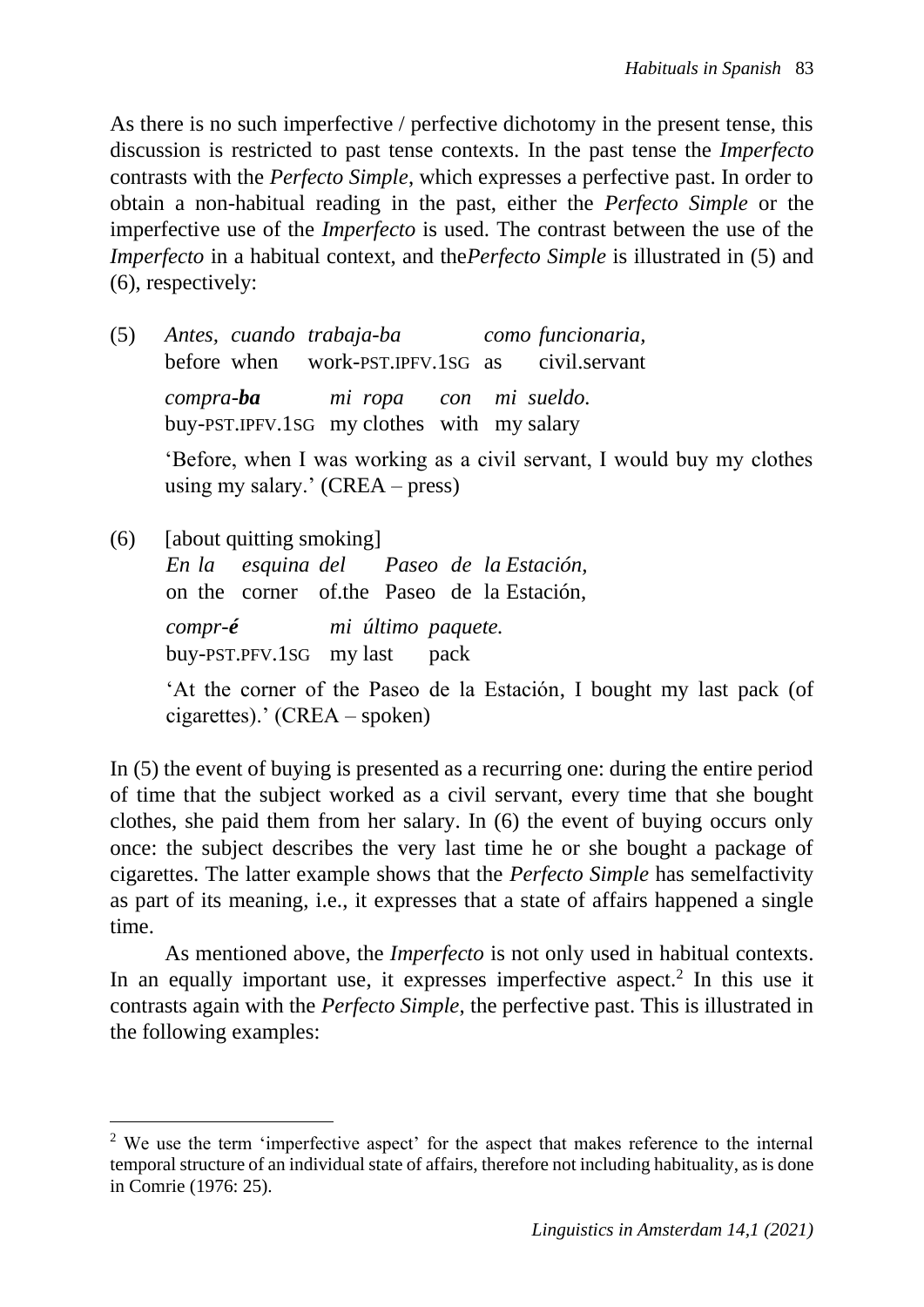- (7) *Aquí encontr-ó lo que busca-ba*. here find-PST.PFV.3SG that which look.for-PST.IPFV.3SG 'Here he found what he was looking for.' (Delibes)
- (8) *Cuando entr-é en casa esta-ba triste*. when enter-PST.PFV.1SG in house COP-PST.IPFV.1SG sad 'When I entered the house, I was sad.' (CREA – fiction)

In cases like these, the verb in the *Imperfecto* describes the background to the event described in the *Perfecto Simple*: the latter provides a perfective perspective, in the sense that the event is presented as a single whole, while the former provides an imperfective perspective, in the sense that the event is viewed from within, without attention for its initial and terminal points.

The imperfective and habitual use of the *Imperfecto* are contrasted in (9) and (10), respectively:

- (9) *Muri-ó mientras dorm-ía* die-PST.PFV.3SG while sleep-PST.IPFV.3SG *en su residencia en California.* in his residence in California 'He died while he was sleeping in his California residence.' (CREA – oral)
- (10) *Por la noche dorm-ía en el palacio* during the night sleep-PST.IPFV.3SG in the palace 'At night he would sleep in the palace.' (CREA – oral)

In (9) *dormía* provides the background to *murió*, while in (10) the habit exists by itself, without being contrasted with bounded events. The opposition between a *Perfecto Simple* and an *Imperfecto* verb form often identifies the *Imperfecto* clearly as expressing imperfective aspect. The two verb forms need not be in the same sentence, as shown in the following lengthy example, in which the reference point provided by the *Perfecto Simple* forms in the first sentence (*anduvimos* 'we walked' and *volvimos a dormir* 'went sleeping again') is the one against which the *Imperfecto* forms in the second sentence (*esperaba* 'he waited' (2x), *estaba*  'he was', and *miraba* 'he was looking') have to be interpreted.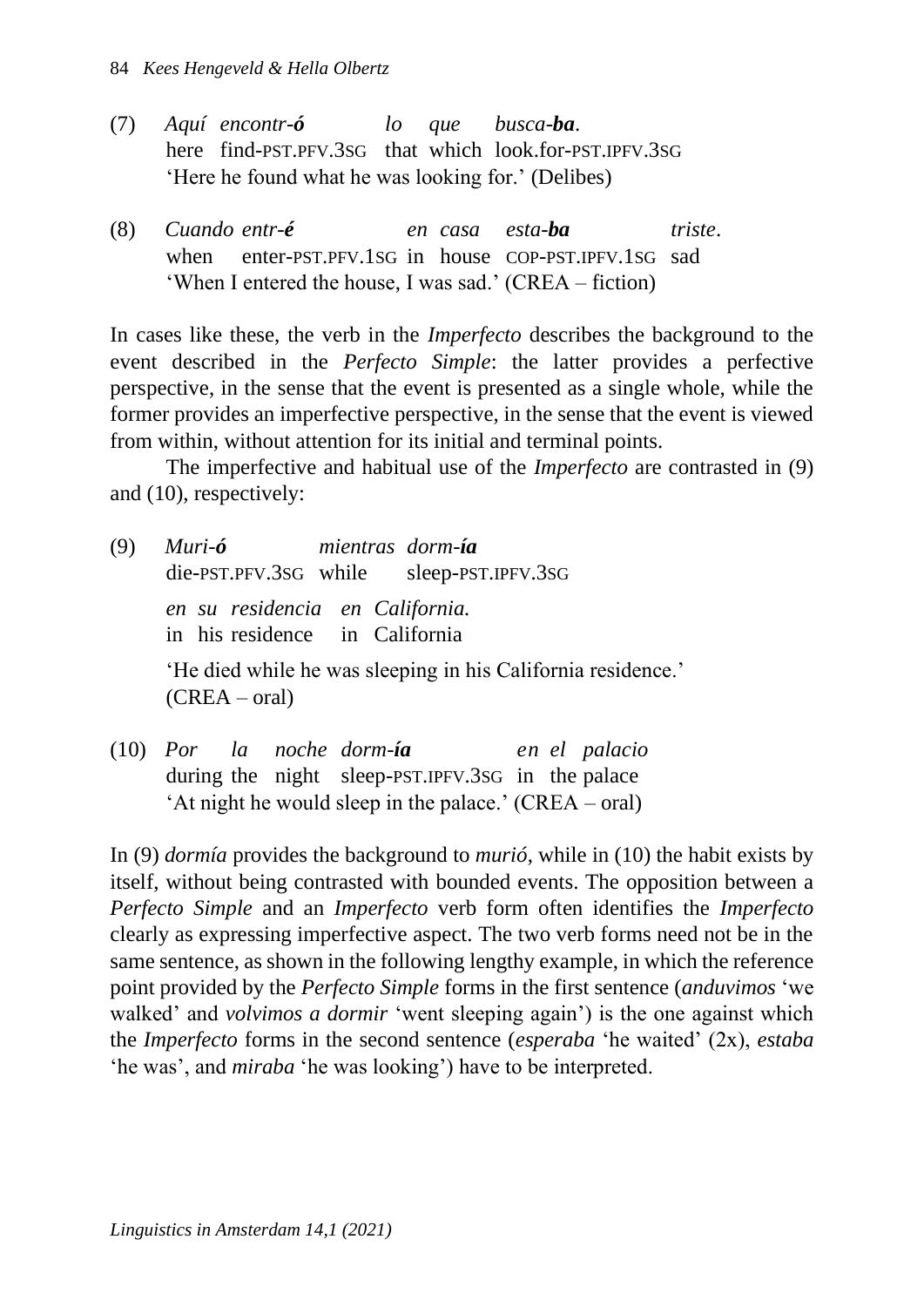(11) *And-uvimos mucho, a favor y en contra del viento,* walk-PST.PFV.1PL a.lot in favour and in counter of.the wind *con el sol de cara y de espaldas. Después.de comer,* with the sun of face and of back after eat *volv-imos a dormir, ya en nuestra nueva habitación,* return-PST.PFV.1PL to sleep already in our new room, *desde cuya terraza se contemplaba el mar, al cabo de* from of.which terrace REFL.3 watched the sea, at.the end of *una sucesión de blandas dunas amarillas. Entre las dunas,*  a succession of soft dunes yellow among the dunes *algún joven indígena espera-ba, sentado, que* some young indigenous wait-PST.IPFV.3SG seated that *volv-iera su caballo o su amigo, o no* return-SBJ.PST.3SG his horse or his friend or not *espera-ba nada, pero esta-ba allí, y* wait-PST.IPFV.3SG nothing but COP-PST.IPFV.3SG there and *mira-ba a su alrededor con remota curiosidad.* look-PST.IPFV.3SG to his surroundings with remote curiosity

'We walked a lot, downwind and upwind, with the sun on our faces and on our backs. After having lunch, we went to sleep again, back in our new room, from the terrace of which one could see the sea, at the end of a range of soft yellow dunes. In the dunes, some indigenous boy was waiting, sitting, for his horse or his friend to return, or he wasn't waiting for anything, but he was there, and was looking around him with slight curiosity.' (Puértolas)

In contrast with the imperfective use, in habitual contexts the *Imperfecto* does not occur together with the *Perfecto Simple*. This is clear from sentences like the following:

(12) *Ernesto, o se queja-ba,* Erneste or REFL.3 complain-PST.IPFV.3SG *o habla-ba de pintura.* or talk-PST.IPFV.3SG of painting

'Ernesto would either complain or talk about painting.' (Puértolas)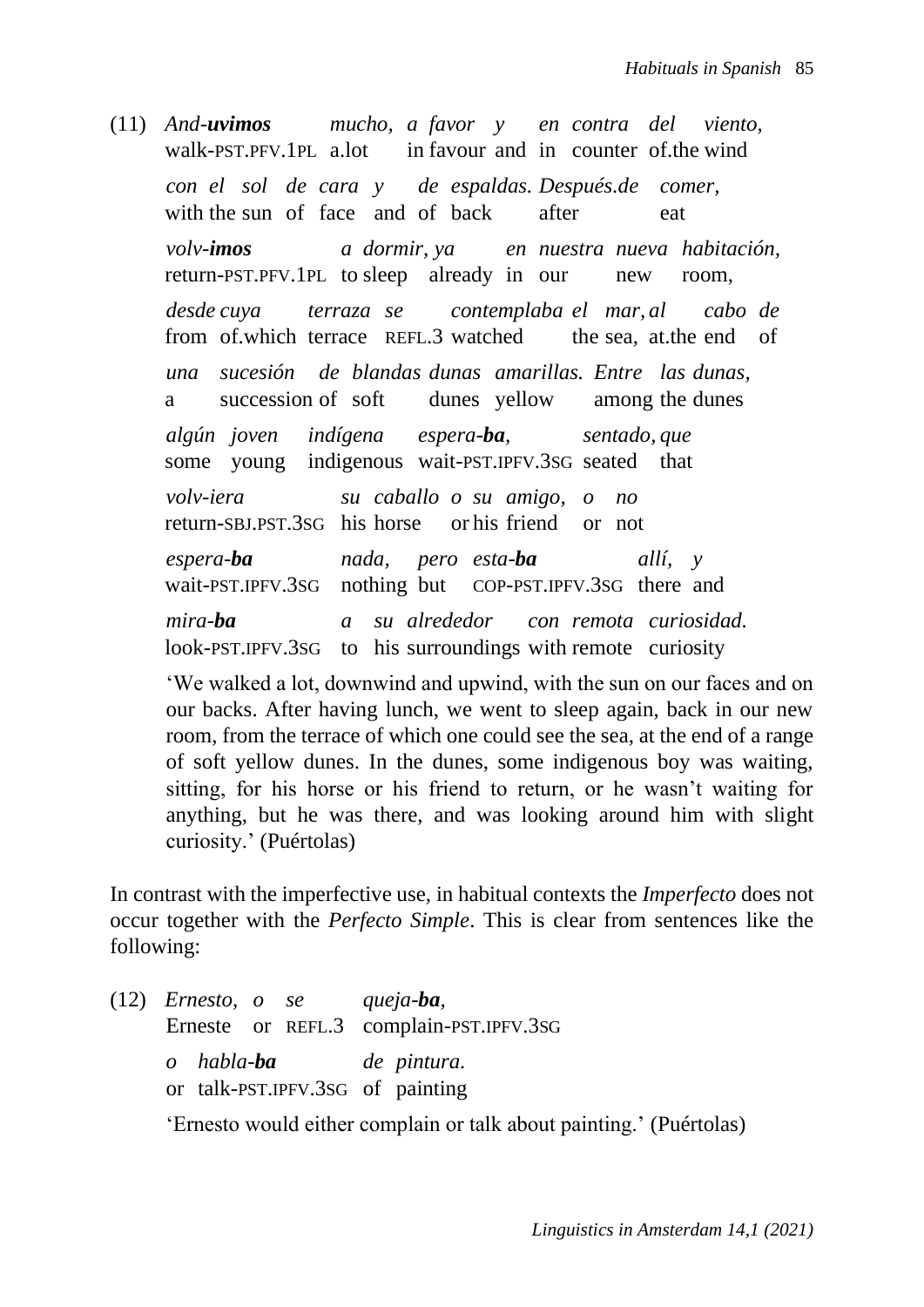(13) *Durante esos días se queja-ba de todo* during those days REFL.3 complain-PST.IPFV.3SG of everything *excepto de lo que a él le pasa-ba.* except of the whichto he him happen-PST.IPFV.3SG 'During those days he complained about everything except about what was happening to him.' (CREA – press)

In (12) no reference point is available, and *se quejaba* 'complained' and *hablaba* 'talked' are interpreted habitually due to the disjunction of the two possible states of affairs. In (13), the extension of the habit is specified through *durante esos días*, but again no specific temporal reference point is provided, hence the habitual interpretation of *se quejaba* 'complained'.

As we have shown in this section, the *Imperfecto* cannot really be claimed to express habitual aspect (or imperfective aspect) as such: whether an event description containing the *Imperfecto* is interpreted habitually or imperfectively depends on other elements in the linguistic context. A habitual interpretation requires a habitual context, an imperfective interpretation a non-habitual context, often provided by the presence of a *Perfecto Simple*. We have therefore been careful in this section in not claiming that the *Imperfecto* expresses habitual aspect, but have rather indicated that it is the past verb form used in habitual contexts.

# *2.2* **Soler / acostumbrar** *+ infinitive*

There are two periphrastic constructions expressing habituality in Spanish, with one of the two verbs *soler* and *acostumbrar* combining with the infinitive of a lexical verb. Of these two, the one with *soler* is by far the most frequent: in the CORPES corpus there are 20,820 tokens of *soler*, against 78 tokens of *acostumbrar.* The latter verb is more typical of the written language: it is not attested in the spoken part of CORPES. In terms of their grammar and meaning, the two periphrases are equivalent, such that the distinction between them is merely stylistic. For this reason, they are dealt with in a single section here. *Soler*  derives historically from Latin *solēre* 'be accustomed, be in the habit'. *Acostumbrar* arose as an inchoative verbalization of *costumbre* 'habit' (Corominas 1990: 176; Pena 2019), first attested in the  $13<sup>th</sup>$  century (Yllera 1980: 202).

We will start our discussion with the construction with *soler*, which is illustrated in the following examples: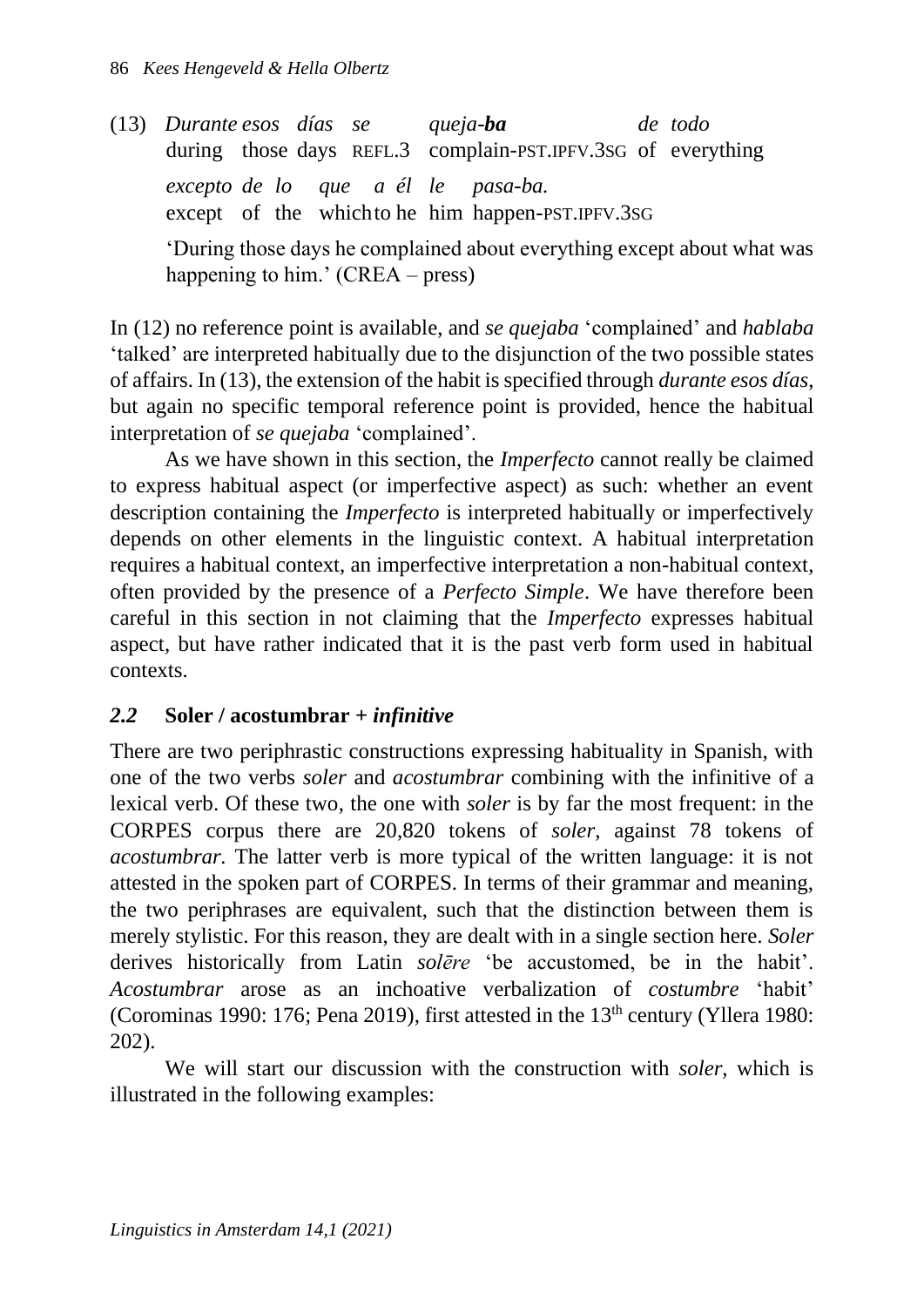- (14) *Suel-o levant-ar=me todas las mañanas a las siete.* HAB-IND.PRS.1SG get.up-INF=REFL.1SG all the mornings at the seven 'I usually get up at seven every morning.' (CREA – press)
- (14) *No sol-ía com-er mucho*. not HAB-PST.IPFV.3SG eat-INF much. 'He didn't use to eat a lot.' (CREA – fiction)
- (16) *Cosa que nos ha sol-ido distra-er de lo esencial.* thing that us PRF.IND.PRS.3SG HAB-PTCP distract-INF of the essential 'Something that has distracted us from the most important things.' (CREA – press)
- (17) [about chocolate]

*Este alimento es de alta densidad calórica, de ahí que*  this food is of high density caloric from there that *se suel-a elimin-ar de las dietas hipocalóricas.*  itself HAB-SBJ.NONPST.3SG eliminate-INF from the diets hypocaloric 'This food has a lot of calories, which is why it is usually excluded from hypocaloric diets.' (CORPES – press)

(18) *De ahí que esa sensación, comúnmente, sol-iera* from there that this sensation normally HAB-SBJ.PST.3SG *produc-ir=se con situaciones de carácter cotidiano.* occur-INF=REFL.3 with situations of character daily 'That's why this experience would usually occur in everyday situations.' (CREA – fiction)

These examples show that the periphrasis with *soler* can be used in the indicative present (14), the *Imperfecto* (15), the indicative present perfect (16), the subjunctive non-past (17), and the subjunctive past (18). It should be noted that the last three uses are very infrequent,<sup>3</sup> and that the use of the subjunctive is restricted to a limited number of subordinate contexts in which the conjunction requires a subjunctive verb form. The construction is ungrammatical in the future tense:

<sup>3</sup> The Peninsular part of CORPES contains 20,820 tokens of *soler*, of which 29 in the indicative present perfect (approx. 0.1%), and 50 in the subjunctive (approx. 0.2%). The remainder consists of tokens in the present indicative (16,761) and the *Imperfecto* (4,017)*.*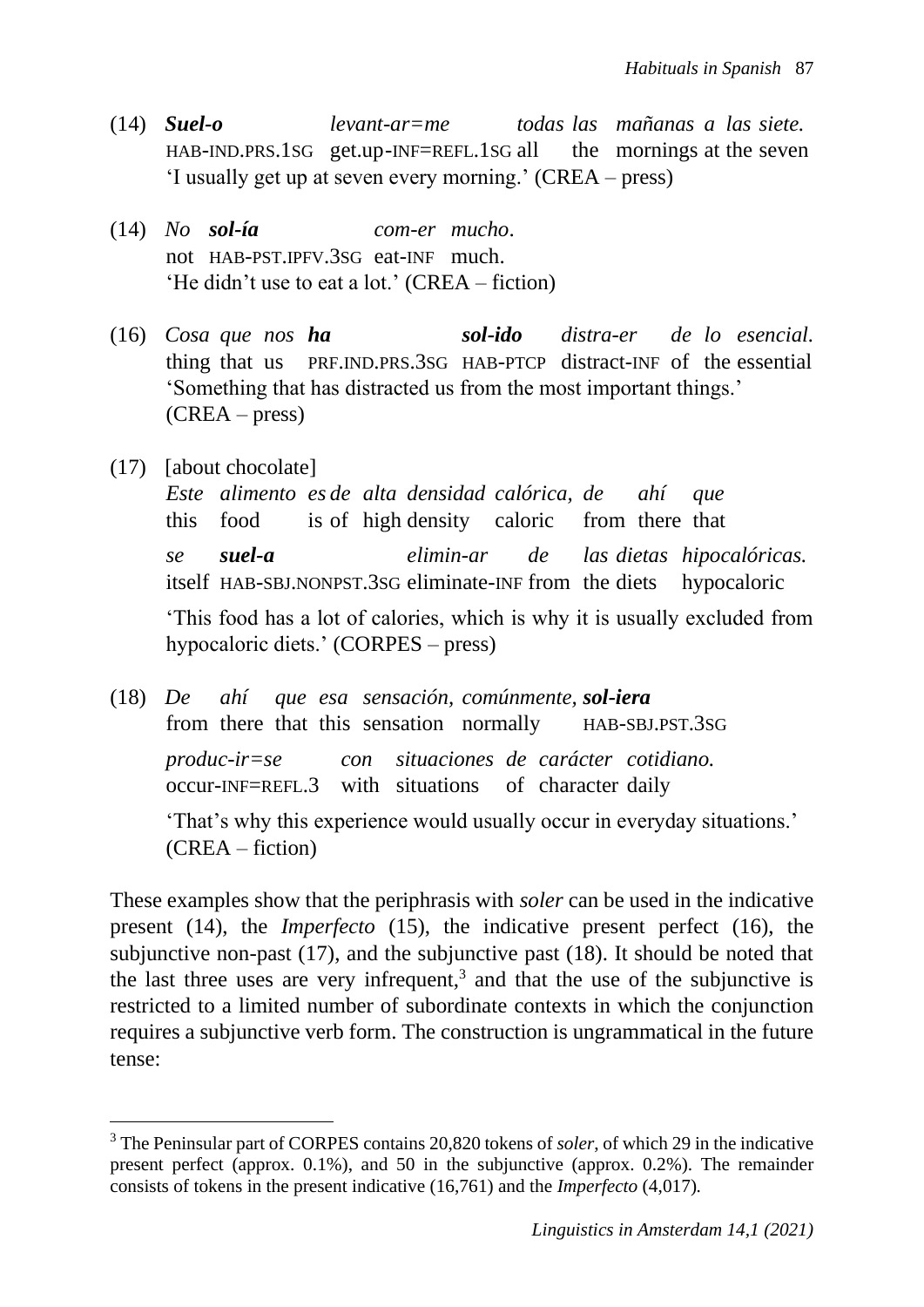- (19) a. *Las comidas económicas ocurr-ía que* the meals cheap happen-PST.IPFV.3SG that *sol-ían ser malas.* HAB-PST.IPFV.3PL COP.INF bad 'It so happened that the cheap meals used to be bad.' (CREA – oral) b. *Las comidas económicas suel-en ser malas.* the meals cheap HAB-IND.PRS.3PL COP.INF bad
	- c. *Las comidas económicas \*soler-án ser malas*. the meals cheap HAB-IND.FUT.3PL COP.INF bad 'Cheap meals are usually going to be bad.'

Olbertz (1998: 124–130) classifies the construction of *soler* + infinitive as a semiauxiliary construction. An important property of the construction that shows it is an auxiliary is the fact that the infinitive construction is not an argument of *soler*, as a result of which it cannot be pronominalized, as illustrated in the following examples:

(20) a. *No sol-ía com-er mucho.* not HAB-PST.IPFV.3SG eat-INF much 'He didn't use to eat a lot.' (CREA – fiction)

'Usually cheap meals are bad.'

- b. \**No lo sol-ía.* not it HAB-PST.IPFV.3SG 'He didn't use that.'
- c. \**¿Qué no sol-ía?* what not HAB-PST.IPFV.3SG 'What didn't he use?'

Furthermore, *soler* may combine with verbs of different valencies, and thus does not seem to impose selection restrictions, another characteristic of auxiliary verbs. In (21) *soler* combines with a zero-place predicate; in (22)–(23) with a one-place predicate, both dynamic  $(22)$ , and stative  $(23)$ ; and in  $(24)$ – $(25)$  with two-place predicates, again both dynamic (24) and stative (25).

(21) *En Andalucía suel-e llov-er bastante*. in Andalucia HAB-IND.PRS.3SG rain-INF a.lot 'In Andalucía it usually rains a lot.' (CREA – press)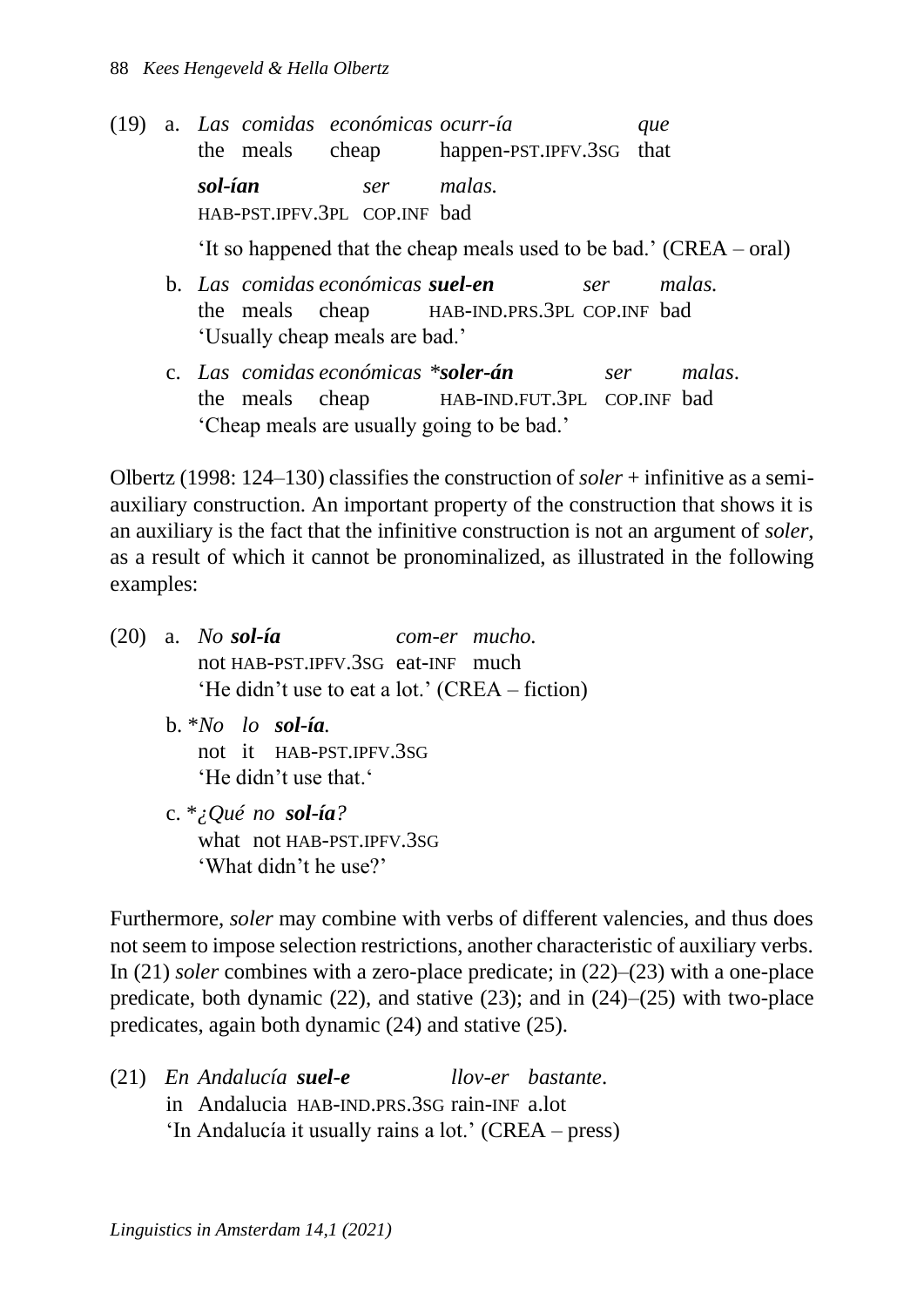- (22) *No suel-e dorm-ir demasiado bien* not HAB-IND.PRS.3SG sleep-INF too well 'He doesn't usually sleep very well.' (CREA – fiction)
- (23) *La corbata [...] suel-e est-ar ausente*. the tie HAB-IND.PRS.3SG COPLOC-INF absent 'The tie [...] is usually absent.' (CREA – press)
- (24) *Lee novela histórica y fantástica y* reads novel historic and fantastic and *suel-e compr-ar los libros*. HAB-IND.PRS.3SG buy-INF the books

'He reads historical and fantasy novels and usually buys the books.' (CREA – press)

(25) *Este tipo de gente suel-e ten-er muy buena salud*. this type of people HAB-IND.PRS.3SG have-INF very good health 'This type of people usually is in very good health.' (CREA – press)

The reason for Olbertz (1998) to call *soler* a *semi*-auxiliary is that when the content of the complement is given in the immediately preceding context, it may be left unexpressed, as shown in (26). The fact that *soler* may be used independently in these circumstances shows that it is not fully grammaticalized.

(26) *Vespasiano se levant-ó pronto* Vespasiano REFL.3 get.up-PST.PFV.3SG early *como sol-ía.* as HAB-PST.IPFV.3SG 'Vespasiano got up early as he used to do.' (CREA – fiction)

Note that Olbertz (1998: 127–128) states that this independent use of *soler* is restricted to those cases in which the principal argument of the lexical verb is an animate agent. Example (27), however, shows that the requirement for the argument is to have a concrete referent, whether animate  $(26)$  or inanimate  $(27).4$ 

<sup>4</sup> One might be inclined to assume that the use of *soler* with inanimate referents is an innovation. However, there are also attestations of Latin *solēre* with inanimate referents. Cabré Lunas (2019: 36) provides the following example: *Necessitas plus posse quam pietas solet* (Seneca) 'Necessity usually is more powerful than mercy'. The author also stresses that, although Latin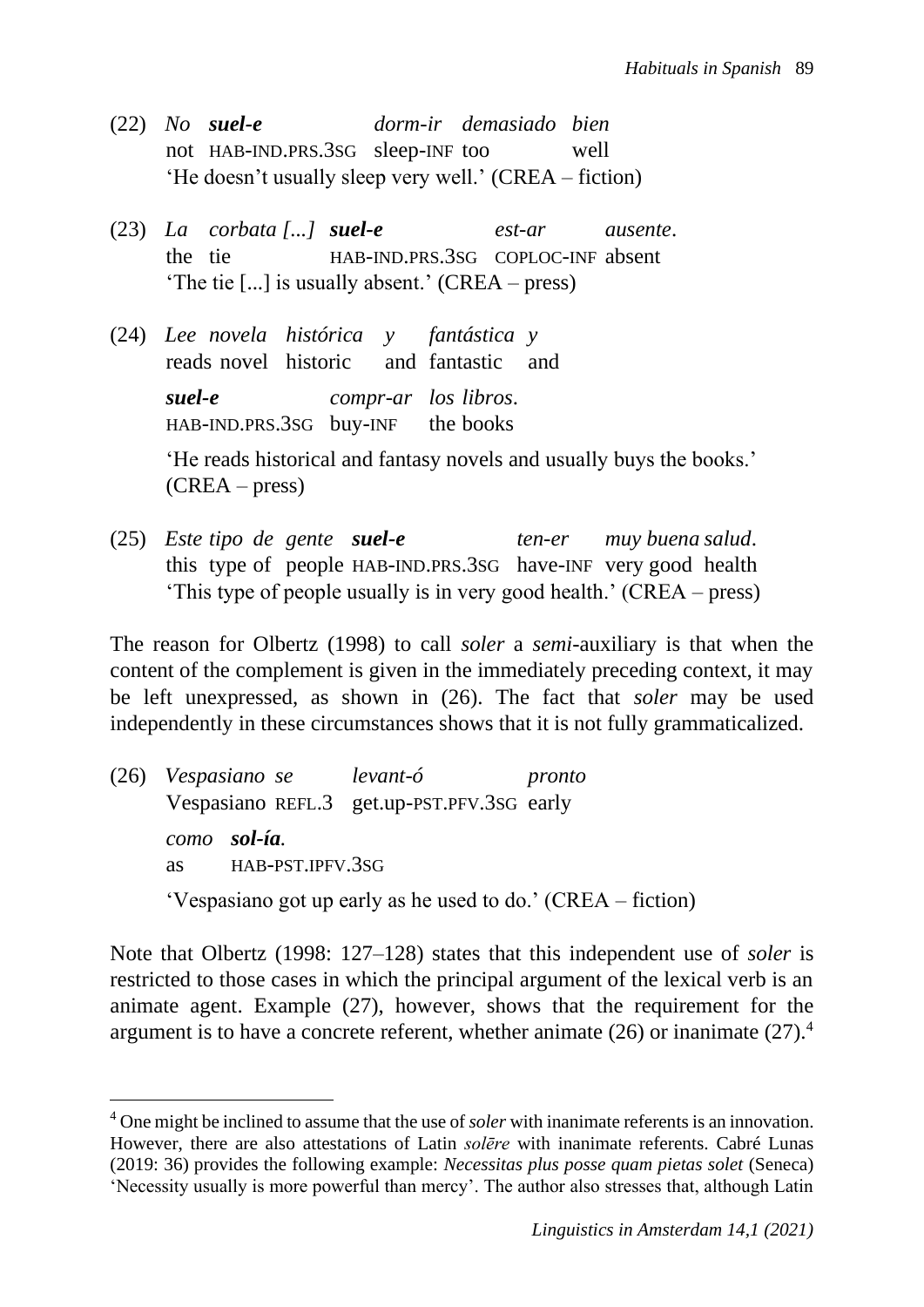(27) *Ni siquiera la puerta chirri-ó como sol-ía* not even the door creak-PST.PFV.3SG as HAB-PST.IPFV.3SG 'Not even the door creaked as it used to' (CREA – fiction)

We now turn to *acostumbrar*, which combines with either an infinitive preceded by the preposition *a* 'to' or a bare infinitive, and has the same properties as those listed for *soler*. The same restrictions apply as regards its use in the various tenses. It can be used in the indicative present (28), the *Imperfecto* (29), the indicative present perfect (30), the subjunctive non-past (31), and the subjunctive past (32). The latter three uses are again very infrequent.

- (28) *Dios acostumbr-a llev-ar-se a los mejores*. God HAB-IND.PRS.3SG take-INF-REFL.3 DOM the best 'God usually takes the best.' (CORPES – fiction)
- (29) *Muchos fines de semana acostumbra-ba ir a su pueblo.* many ends of week HAB-PST.IPFV.3SG go.INF to her village 'Many weekends she used to go to her village.' (CORPES – fiction)
- (30) *Olvidan también que una sociedad que ha* forget.3PL also that a society that PRF.IND.PRS.3SG *acostumbrado a med-ir a sus miembros por las* HAB-PST.PTCP to measure-INF DOM its members by the *propiedades que poseen […] continúa menospreciando el ocio.* properties which possess.3PL continues underestimating the leisure 'They also forget that a society that usually measures its members by their possessions […] continues to underestimate leisure.' (CREA – press)
- (31) *Y el Betis no es un equipo que acostumbr-e* and the Betis not is a team which HAB-SBJ.NONPST.3SG a perdon-ar. to forgive-INF

'And Betis is not a team that usually forgives.' (CREA – press)

*solēre* is an auxiliary, it also has properties that approach it to a lexical verb. See also Pinkster's (2015: 210-215) discussion of the unclear status of *solēre* and other auxiliaries.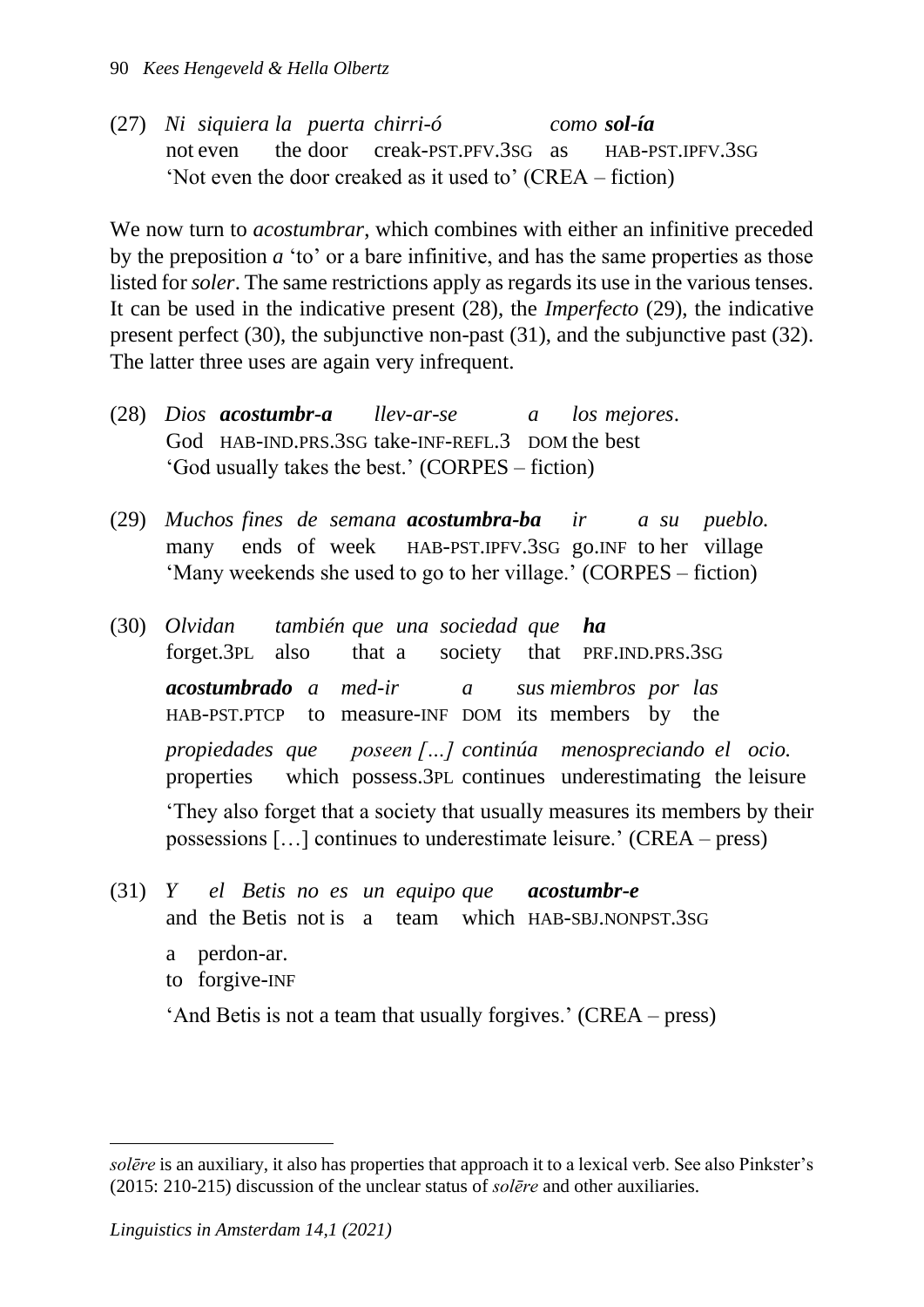(32) *De ahí que en la calle, acostumbr-ara rode-ar=se* from there that in the street HAB-SBJ.PST.3SG surround-INF=REFL.3 *de mozalbetes marginados.* of youngsters marginalized 'That's why in the street he used to surround himself with marginalized

youngsters.' (CREA – fiction)

As in the case of *soler,* the infinitive construction following *acostumbrar (a)*  cannot be pronominalized, which shows *acostumbrar (a)* is grammaticalized, as illustrated in the following examples: $5$ 

- (33) a. *Acostumbr-a exager-ar.* HAB-IND.PRS.3SG exaggerate-INF 'He habitually exaggerates.' (CORPES – press)
	- b. \**Lo acostumbr-a*. it HAB-IND.PRS.3SG 'He uses that.'
	- c. \**¿Qué acostumbr-a?* what HAB-IND.PRS.3SG 'What does he use?'

Like *soler*, *acostumbrar (a)* cannot be used in the future tense:

(34) a. *Acostumbr-a desmenuz-ar pan en la sopa.* HAB-IND.PRS.3SG crumble-INF bread in the soup 'He usually crumbles bread into his soup.' (CORPES – fiction)

- (i) a. *Me acostumbré a esperar.* REFL.1SG accustom.1SG to wait.INF 'I got accustomed to waiting.'
	- b. *Me acostumbré a eso.* REFL.1SG accustom.1SG to that 'I got accustomed to it.'

In addition to the reflexive use, the lexical verb also has a transitive variant 'have s.o. get accustomed to'; cf. Real Academia Española et al. (2009: 2162) for more details.

<sup>5</sup> Note that the auxiliary *acostumbrar* is different from the more frequent lexical reflexive verb *acostumbrarse a* 'get accustomed to'. When the lexical verb is followed by an infinitive, this infinitive has a clausal character and can therefore be pronominalized: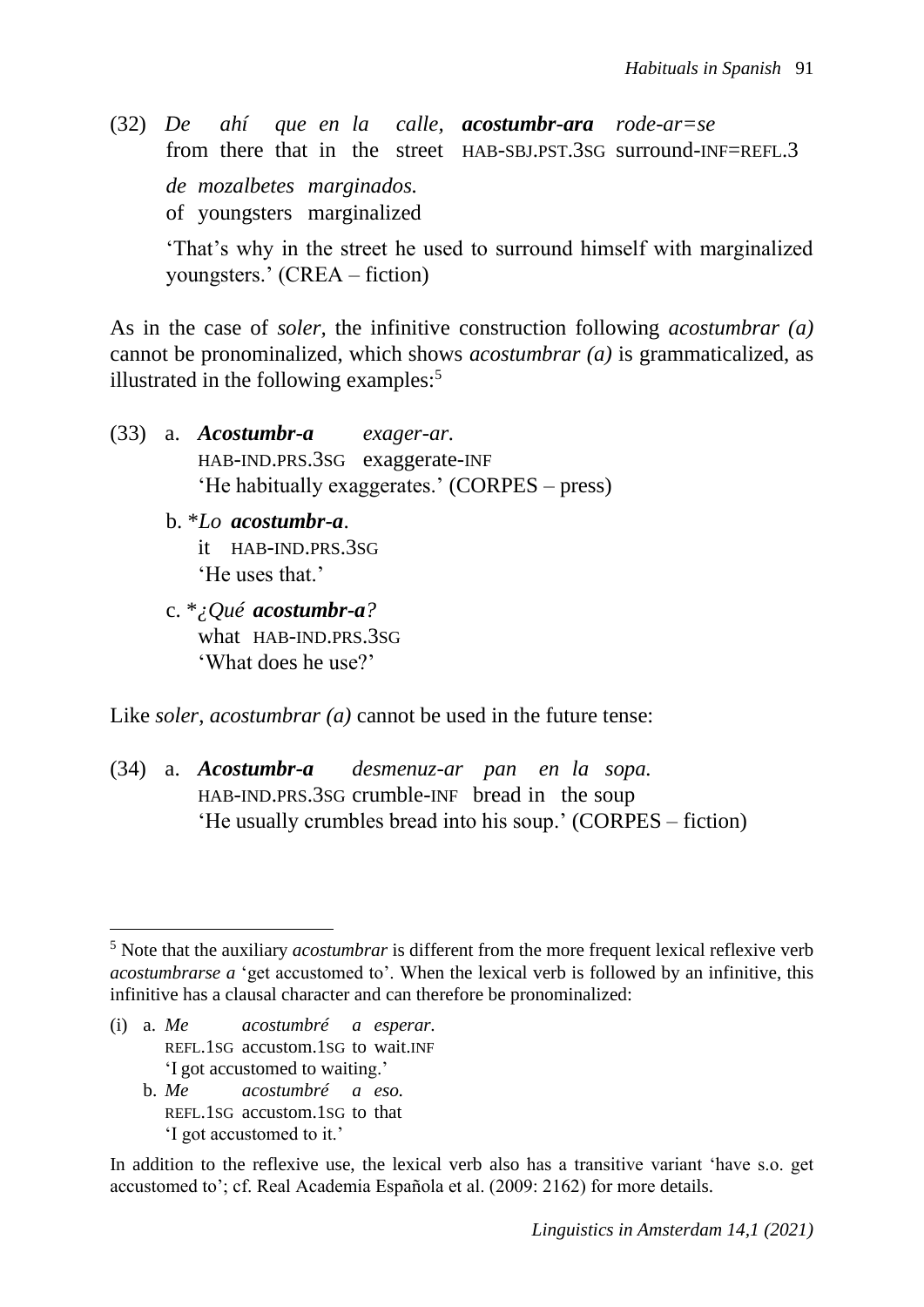- b. *Acostumbra-ba desmenuz-ar pan en la sopa.* HAB-PST.IPFV.3SG crumble-INF bread in the soup 'He used to crumble bread into his soup.'
- c. \**Acostumbra-rá desmenuz-ar pan en la sopa.* HAB-IND.FUT.3SG crumble-INF bread in the soup 'He will use to crumble bread into his soup.'

*Acostumbrar (a)*, too, may combine with verbs of different valencies. In (35) it combines with a zero-place predicate, in (36)–(37) with a one-place predicate, both dynamic (36), and stative (37); and in (38)–(39) with two-place predicates, again both dynamic (38) and stative (39).

- (35) *En esta zona siempre acostumbr-a a hac-er buen tiempo*. in this area always HAB-IND.PRS.3SG to make-INF good weather 'In this region it is always nice weather.' (CORPES – fiction)
- (36) *Regina acostumbra-ba cen-ar a las nueve*. Regina HAB-PST.IPFV.3SG dine-INF at the nine 'Regina used to have dinner at nine.' (CORPES – fiction)
- (37) *Los ríos anastomosados acostumbr-an ser más estables.* the rivers braided HAB-IND.PRS.3PL COP.INF more stable 'Braided rivers are usually more stable.' (CORPES – press)
- (38) *¿Acostumbr-a le-er la Biblia?* HAB-IND.PRS.3SG read-INF the bible 'Do you read the bible?' (CORPES – fiction)
- (39) *Acostumbra-ban dej-ar el pelo largo.* HAB-PST.IPFV.3SG leave-INF the hair long 'They used to wear their hair long.' (CORPES – fiction)

Finally, *acostumbrar* (*a*) + infinitive is a semi-auxiliary construction just like *soler* + infinitive, as the infinitive may be left unexpressed when it is given in the immediately preceding context, as shown in (40)–(41), for both animate (40) and inanimate (41) first arguments:

(40) *Se fue como acostumbr-a, sin desped-ir=se.* REFL.3 went as HAB-IND.PRS.3SG without say.goodbye-INF=REFL.3 'He went as he usually did, without saying goodbye.' (CORPES – fiction)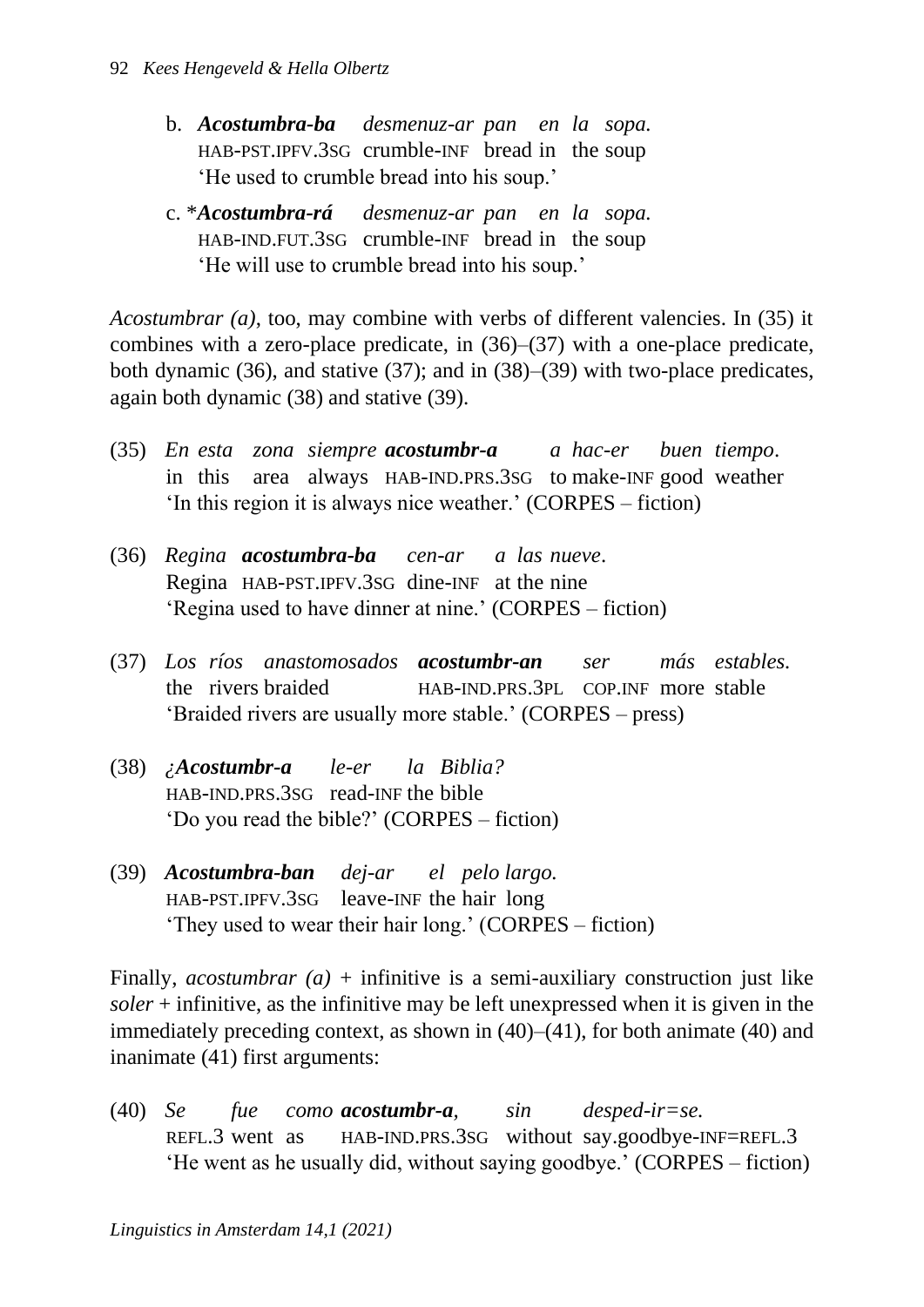(41) *Con la amanecida el mar no estaba azul o verde como* with the dawn the sea not was blue or green as **acostumbr-a:** HAB-IND.PRS.3SG 'At dawn, the sea was not blue or green as it usually is.' (CORPES – fiction)

As will have become clear from the preceding examples, an important difference between the *Imperfecto* on the one hand and the periphrases with *soler* and *acostumbrar* on the other, is that the latter *express* habitual aspect, whereas the *Imperfecto* does not, but is rather a verb form that agrees well with a context that is habitual already.<sup>6</sup>

# **3 What motivates the choice between the two strategies?**

In this section, we will deal in some detail with the use of the two strategies described in Section 2 in order to see the different ways in which they contribute to the expression of habituality in Spanish. We will first deal with the use of the *Imperfecto* in habitual contexts (Section 3.1), then discuss the use of the periphrastic expression of habituality in habitual contexts (Section 3.2) and then turn to its use in non-habitual contexts (Section 3.3).

With respect to the dedicated expression of habituality, this section will predominantly deal with *soler* for being stylistically unmarked and as such occurring more frequently than the synonymous *acostumbrar.* 

# *3.1 The* **Imperfecto** *in habitual contexts*

Consider the following lengthy example:

(42) [about the first half of the 1940s] [...]*está-bamos muertecitos de hambre los de Alcalá... yo* COPLOC-PST.IPFV.1PL dead of hunger the from Alcala I *me acuerdo que era un chaval que yo* REFL.1SG remember that COP.IMF.1SG a boy that I *i-ba al colegio [...] y empeza-ba* go-PST.IPFV.1SG to.the primary.school and begin-PST.IPFV.1SG *en la esquina de Anselmo Herrero... a recoger todas las cáscaras de* in the corner of Anselmo Herrero to collect all the rinds of

<sup>&</sup>lt;sup>6</sup> We are grateful to Heleen Bos for suggesting this to us.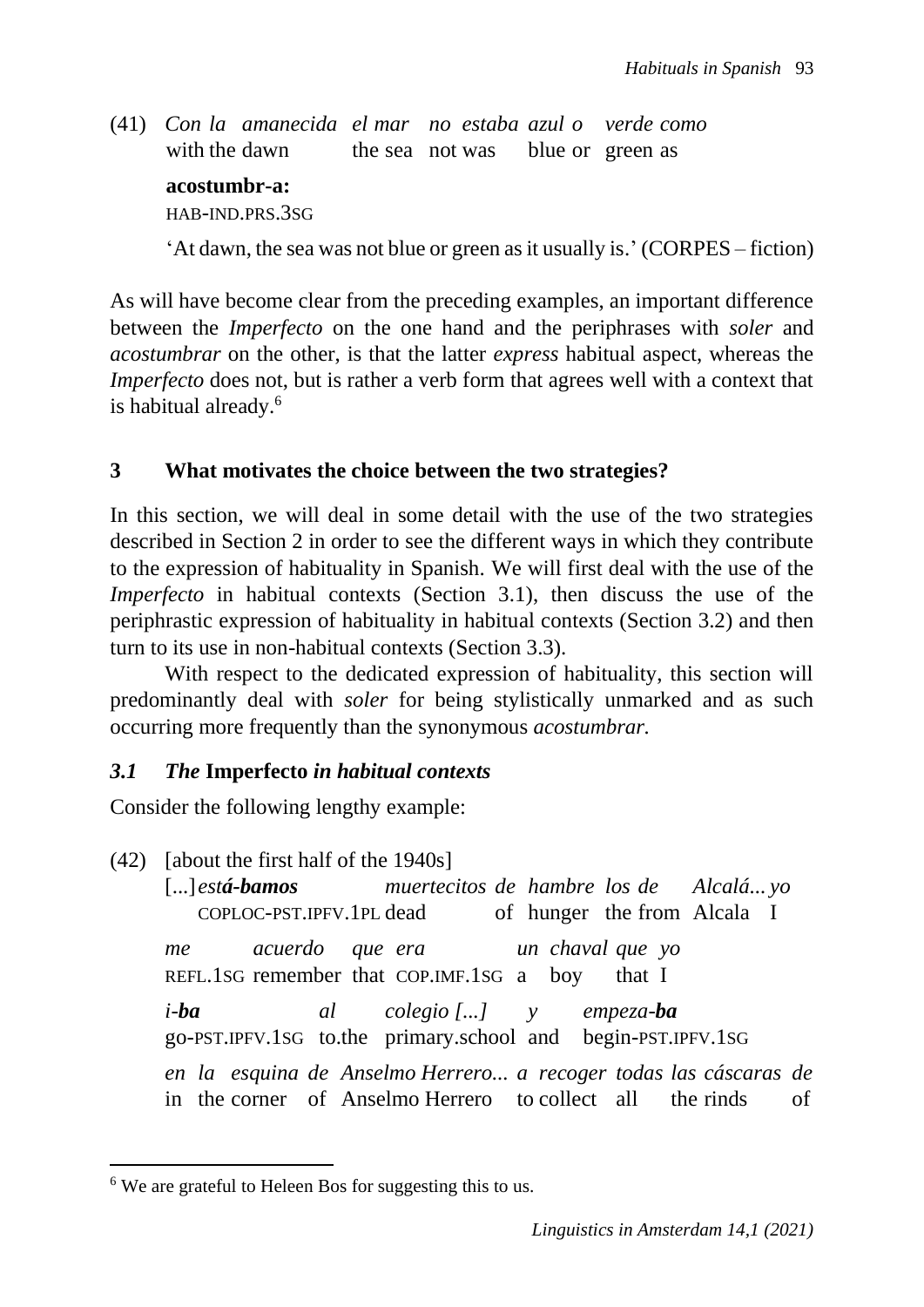*naranja y todas las castañas podridas... y me las* orange and all the chestnuts rotten and REFL.1SG them *com-ía... hasta donde la esquina del Banco de Vizcaya ...* eat-PST.IPFV.1SG until where the corner of.the Banco de Vizcaya *eso yo lo hac-ía todos los días.* that I it do-PST.IPFV.1SG all the days

'[...] we were starving to death in Alcalá ... I remember that I was a boy, I went to primary school [...] and at the corner of the Anselmo Herrero street I would begin ... collecting all the orange rinds and all the rotten chestnuts ... and eat them ... ending at the corner of the *Banco de Vizcaya* ... and this is what I would do every day.'  $(AdH 50 P)^7$ 

In this example, from an oral narrative the speaker describes the post civil war situation as experienced by the community, which forms the background for the narrative about his habitual way to alleviate his hunger.

The following interaction describes the personal experience of climate change of one of the interlocutors:

(43) – *Mucha gente dice que antes hac-ía más frío que* much people say that before do-PST.IPFV.3SG more cold than *ahora, ¿no?* now not – *Más frío... en invierno no pod-ías salir sin* more cold in winter not can-PST.IPFV.2SG go.out without *abrigo, y yo este año no he gastado ni abrigo [...]* coat and I this year not have used not.even coat *cuando éramos pequeños, el agua que*

when COP.PST.IPFV.1PL little the water which

*ca-ía en la plaza... se hac-ía* fall-PST.IPFV.3SG on the square REFL.3SG make-PST.IPFV.3SG *charcos... ¿no?... y esta-ba helado completamente...* puddles not and COPLOC-PST.IPFV.3SG frozen entirely

 $7$  The original transcripts of the oral corpus faithfully reflect spoken language in marking, e.g., vowel-lengthening, different pause lengths, and largely avoids interpunction and uppercase. To enhance the readability of the data, the representation chosen here approaches the written standard.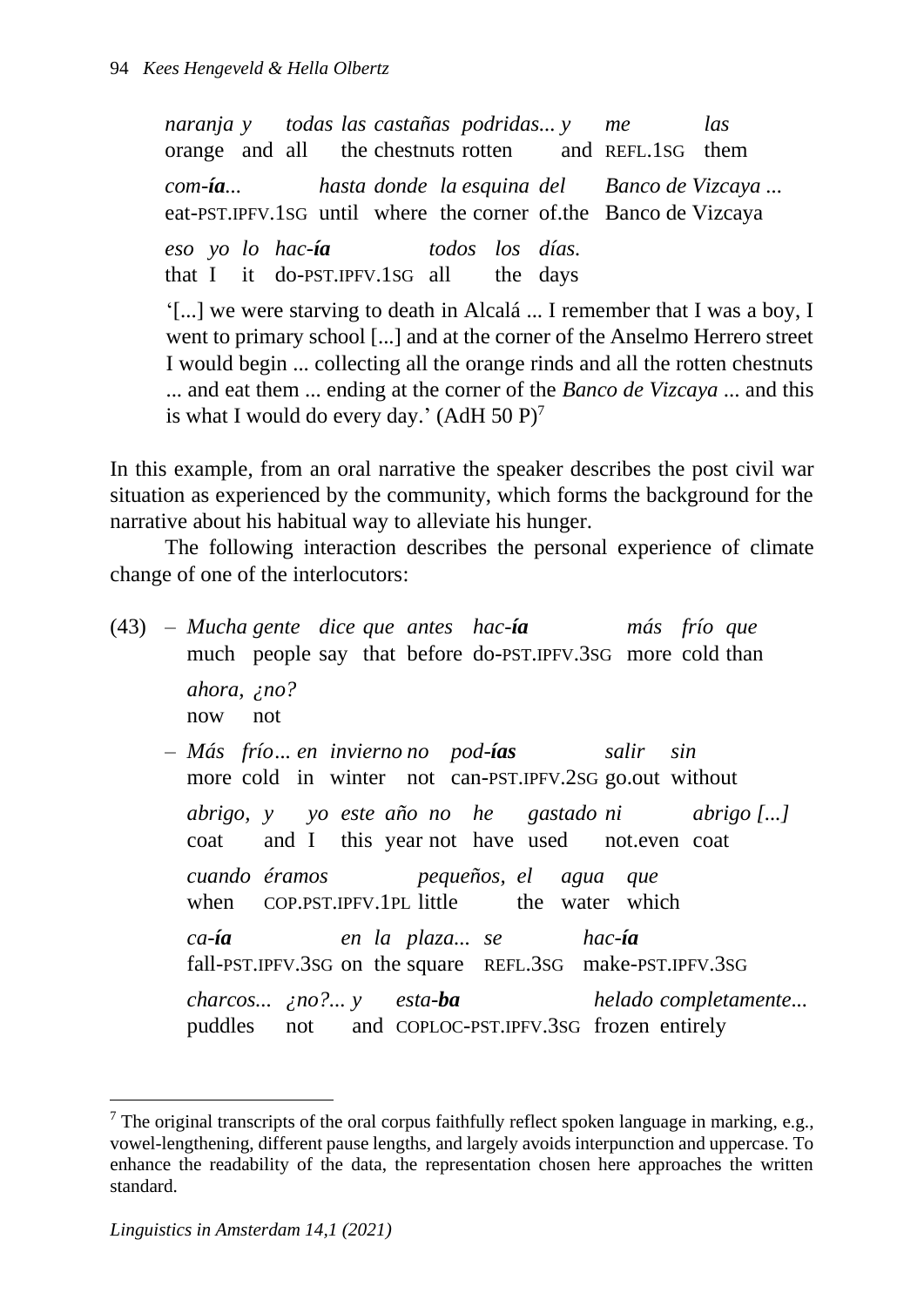*ahora tú no verás ni a un charco helado.* now you not will.see not.even to one puddle frozen – *Yo nunca los he visto [...] ¿y neva-ba?* I never them have seen and snow-PST.IPFV.3SG *– Neva-ba, claro.* snow-PST.IPFV.3SG of.course '– Many people say that in the past it was colder than now, wasn't it? – It was colder. In the winter you couldn't go outside without a coat, and

this year I haven't even worn a coat [...] When we were children, the water that fell on the square and made puddles, right, and they would be entirely frozen [...] nowadays you won't ever see a frozen puddle.

– I have never seen one [...] and would it snow?

– It would snow, of course.' (AdH 41 P)

These two examples of the *Imperfecto* used in habitual contexts show that this strategy is typical of longer stretches of narrative discourse that describe recurrent events characteristic either of a person involved in a past situation, as in (42), or of the past situation itself, as in (43), in which zero-place predicates are marked by means of the *Imperfecto*.

As we will see in the next section, in habitual contexts as marked by the *Imperfecto*, the dedicated marker of habituality can occur as well.

## *3.2 The periphrastic expression of habituality in habitual contexts*

The following narrative, in which the *Imperfecto* is used in a habitual context, additionally contains an instance of the habitual marker *soler*:

|                                            |  | $(44)$ $\left[ \ldots \right]$ en la plaza de Cervantes hab-ía un cine<br>in the square of Cervantes EXIST-PST.IPFV a cinema |  |                                                              |  |  |
|--------------------------------------------|--|------------------------------------------------------------------------------------------------------------------------------|--|--------------------------------------------------------------|--|--|
|                                            |  |                                                                                                                              |  |                                                              |  |  |
|                                            |  | que se llama-ba Pequeño[] que                                                                                                |  | era                                                          |  |  |
|                                            |  |                                                                                                                              |  | which REFL.3 call-PST.IPFV.3sG small because COP.PST.IPFV.3s |  |  |
| un cine pequeño y lo llamá-bamos el Pipero |  |                                                                                                                              |  |                                                              |  |  |
|                                            |  | a cinema small and it call-PST.IPFV.1PL the Pipero                                                                           |  |                                                              |  |  |
|                                            |  | porque la gente lleva- <b>ba</b> pipas y com-ía                                                                              |  |                                                              |  |  |
|                                            |  | because the people bring-PST.IPFV.3sG seeds and eat-PST.IPFV.3sG                                                             |  |                                                              |  |  |
| pipas, y ahí <b>eran</b>                   |  | películas de sesión continua                                                                                                 |  |                                                              |  |  |
|                                            |  | seeds and there COP.PST.IPFV.3PL films of session continuous                                                                 |  |                                                              |  |  |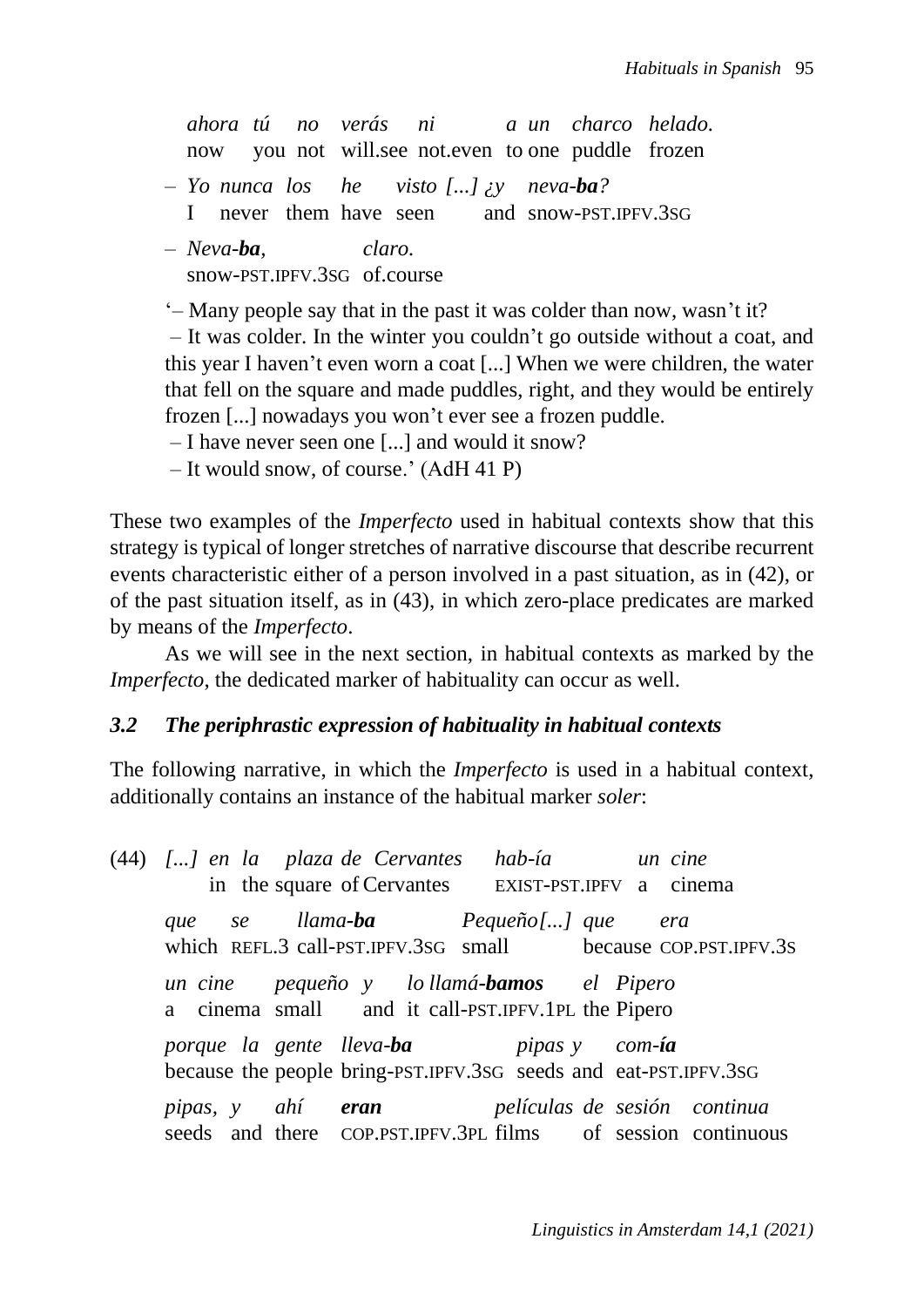*y entonces í-bamos al cine, por la tarde [...]* and so go-PST.IPFV.1PL to.the cinema during the afternoon *ya sab-ían cada vez que cambia-ban,* already know-PST.IPFV.3PL each time that change-PST.IPFV.3PL *que sol-ían cambi-ar dos o tres veces a la* because HAB-PST.IPFV.3PL change-INF two or three times at the *semana, pues ir dos o tres veces al cine.* week so go two or three times to.the cinema

'[...] in the Plaza de Cervantes there was a cinema, which was called *Pequeño* because it was small, but we called it *Pipero*, because people would bring sunflower seeds and eat sunflower seeds, and there were continuous session films, and so we would go to the cinema, in the afternoon [...] they would already know [we would come] every time they changed, they used to change two or three times a week, so two or three times to the movies.' (AdH 36 M)

Within this fragment of a narration of habitual behaviour by the narrator and her friends, the section marked by *soler* interrupts her story, in order to provide more specific background information involving a referent other than the speaker, to help the interlocutor understand why it is two or three times a week that they would go to the movies.

The following example illustrates a similar case in a written narrative about an ETA prisoner who gets to know a Basque girl, who writes him letters. Interrupting the story about the prisoner and the girl, the following explanation is given:

(45) *La cosa es que en los bares de la onda* abertzale, *las* herriko the thing is that in the bars of the wave nationalist the people's tabernas *y en otros sitios se exhib-ían de* inns and in other places REFL.3 exhibit-PST.IPFV.3PL of *costumbre carteles con fotos de militantes de ETA* habit posters with photos of militants of ETA *encarcelados. Y junto a las fotos sol-ían* imprisoned and together to the photos HAB-PST.IPFV.3PL *figur-ar el nombre del preso y el del* appear-INF the name of.the prisoner and the of.the *centro penitenciario donde lo ten-ían encerrado.* centre penitentiary where him have-PST.IPFV.3PL locked.up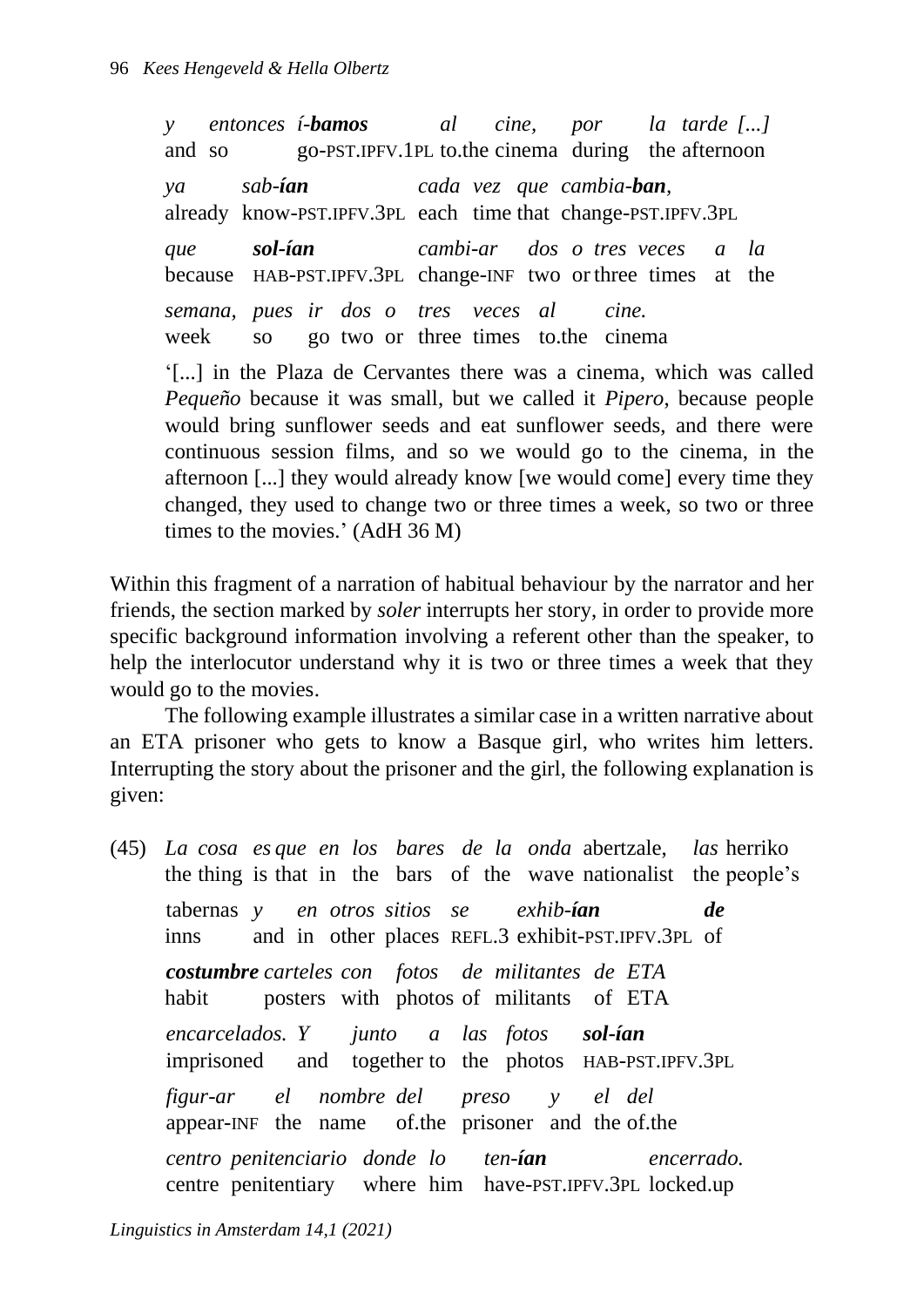*Joxe Mari y sus compañeros recib-ían con cierta* Joxe Mari and his mates receive-PST.IPFV.3PL with certain *frecuencia cartas de chicas para las cuales ellos* frequency letters from girls for the who they *eran auténticos héroes.* COP.PST.IPFV.3PL true heroes.

'The thing is that in the bars of the Basque nationalist wave, the People's Inns and other places it was customary to exhibit posters with photos of imprisoned ETA fighters. Together with the photos there used to appear the name of the prisoner and of the prison where they had him locked up. With a certain frequency Joxe Mari and his mates would receive letters from girls for whom they were true heroes.' (CORPES – fiction)

In this example, there are two marked habituals, the first one is a lexical modifier *de costumbre* 'habitually' and the second one is the grammatical *solía figurar* 'used to appear'. Similar to the example in (45), the habituals mark explicit background information, interrupting the story, that the speaker or writer deems necessary as a clarification of the situation described in the remainder of the narrative.

Now consider two somewhat different cases. In (46), theoretically, the grammatical marker of habituality could have been avoided:

(46) *Antonia ten-ía un amigo y pretendiente que la* Antonia have-PST.IPFV.3SG a friend and admirer who her *había amado desde joven y aún espera-ba ser* had loved since young and still hope-PST.IPFV.3SG COP.INF *correspondido, cuandoella ten-ía cuarenta.y.ocho años de* corresponded when she have-PST.IPFV.3SG forty-eight years of *edad. Era Rafael, quien se había instalado a trabajar* age COP.PST.IPFV.3SG Rafael who REFL.3 had installed to work *como fontanero en Sevilla, y también acostumbra-ba* as plumber in Seville and also HAB-PST.IPFV.3SG *ir a Carmona, su pueblo, muchos fines de semana.* go.INF to Carmona his village many ends of week

'Antonia had a friend and admirer who had loved her since her youth and still hoped her to love him too when she was forty-eight years old. It was Rafael, who had established himself as a plumber in Seville, and also used to go to Carmona, his native village, many weekends.' (CORPES – fiction)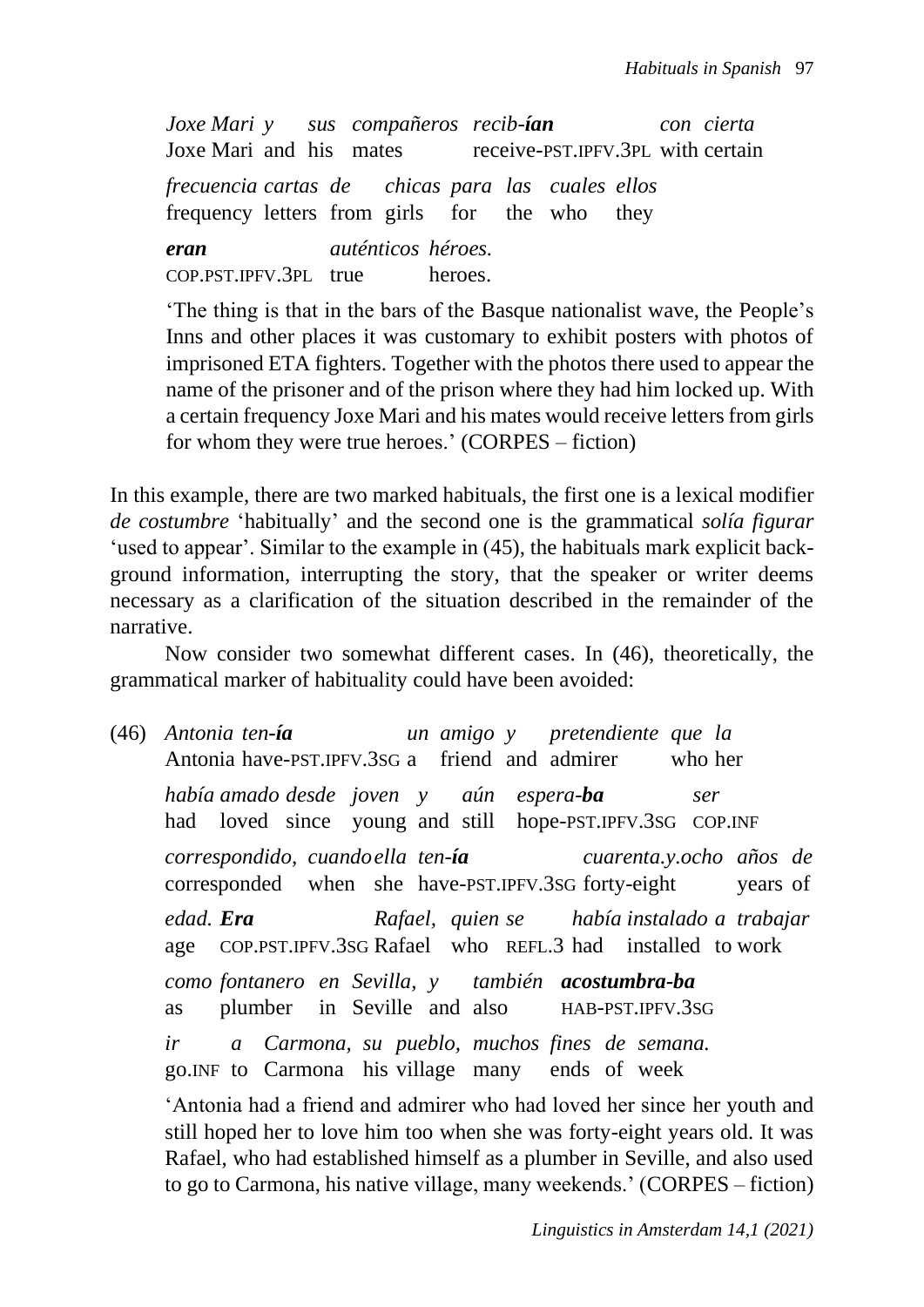If in this context the *Imperfecto* had been used, Rafael's habit of travelling to the village still would have been clearly understood. Nevertheless, the dedicated expression, perhaps simply for being longer and therefore "heavier", is more prominent from a pragmatic point of view than the analytic expression by means of the *Imperfecto*. A similar case is (47), which forms part of a detailed description of the habits of the protagonist, don Ubaldo Zamacois:

(47) *Almorza-ba luego solo, o en compañía de Indalecio,* have.lunch-PST.IPFV.3SG then alone or in company of Indalecio *alrededor.de las dos de la tarde. Después se* around the two of the afternoon afterwards REFL.3 *retira-ba a reposar un rato. [..]* withdraw-PST.IPFV.3SG to rest a while *Se serv-ía la cena entre nueve y media y* REFL.3 serve-PST.IPFV.3SG the supper between nine and half and *diez, nunca más tarde de las diez, incluso si falta-ban* ten never more late of the ten even if miss-PST.IPFV.3PL *a la cena los dueños de la casa. A excepción del* to the supper the owners of the house with exception of.the *desayno y la de merienda, los otros dos consistentes* breakfast and the of.the afternoon.tea the other two consisting *momentos de almorzar y de cenar ten-ían lugar* moments of lunch and of supper take-PST.IPFV.3PL place *siempre en el gran comedor [...]. Cuando almorza-ba* always in the large dining.room when have.lunch-PST.IPFV.3SG *solo sol-ía acompañ-ar=se don Ubaldo Zamacois* alone HAB-PST.IPFV.3SG accompany-INF=REFL.3 don Ubaldo Zamacois *de un periódico, El Universal o El Excelsior, que* with a newspaper El Universal or El Excelsior which *apoya-ba contra el frutero para leer con cada plato* rest-PST.IPFV.3SG against the fruit-bowl to read with each course *y entre plato y plato, e impedir así que su atención* and between course and course and impede thus that his attention *vagabundea-se por los peligrosos campos del no* wander-PST.SUBJ.3SG through the dangerous fields of.the not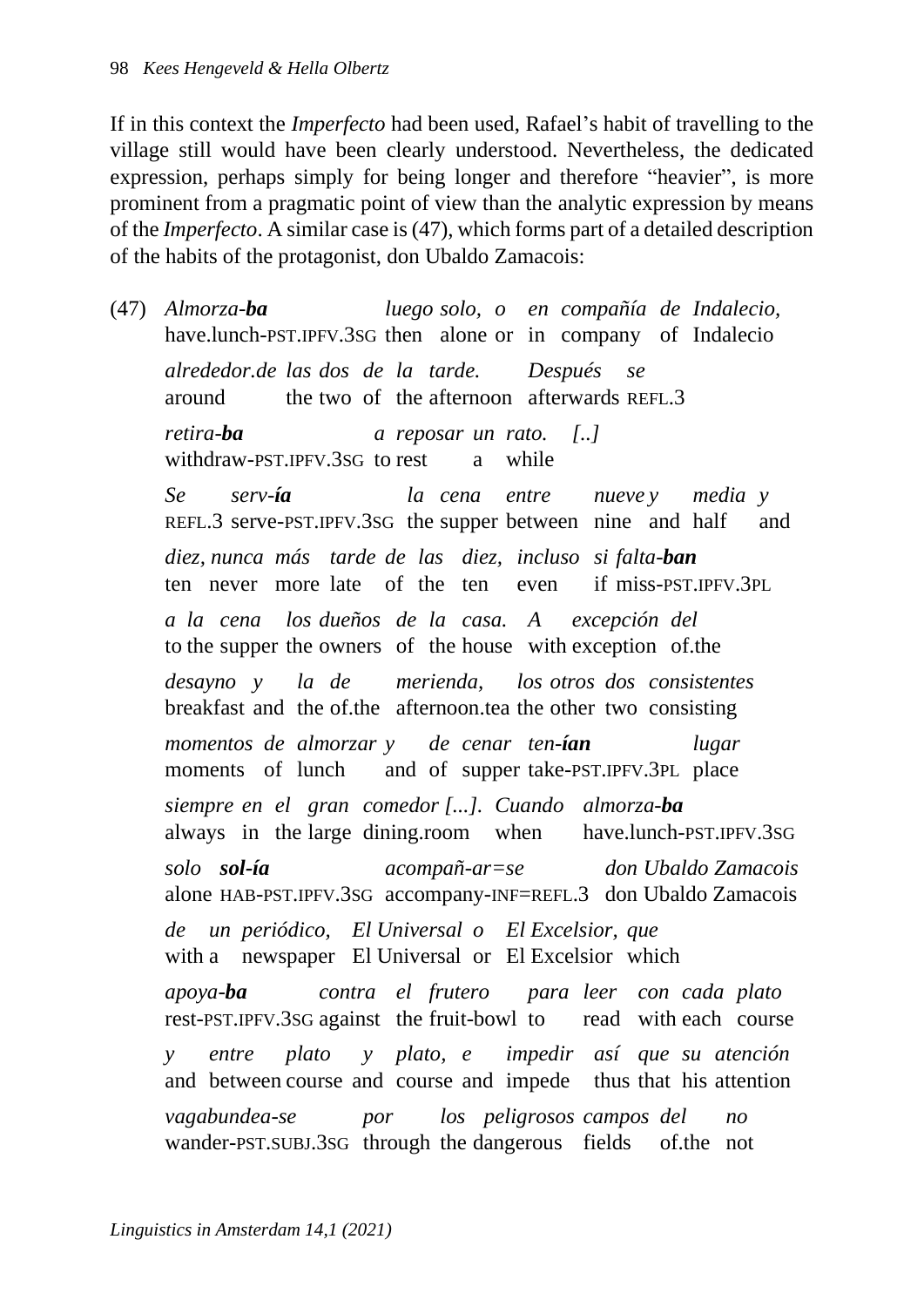*tener nada en que pensar mientras com-ia* have nothing of which think while eat-PST.IPFV.3SG

'He then would have lunch on his own, or in the company of Indalecio, around two o' clock in the afternoon. Afterwards he would withdraw to have a rest. [...] Supper would be served between half past nine and ten, never later than ten o' clock, even if the owners of the house could not join the meal. With the exception of breakfast and afternoon tea, the other two meals consisting of lunch and supper always took place in the large dining room [...]. When he had lunch alone, don Ubaldo Zamacois used to accompany himself with a newspaper, either *El Universal* or *El Excelsior*, which he would rest against the fruit bowl in order to read it with each course and between courses, thus avoiding his attention to wander along the dangerous the paths of not thinking while he was eating.' (CREA – fiction)

In this example, again, the explicit expression of habituality by means of *soler* is not required from a grammatical point of view. Rather, it is probably introduced in order to draw the reader's attention to a particular behaviour of the protagonist, for which, for the first time in this description, a motivation is given.

However, the next section will show that there are also clearly grammatical motivations for the use of the habitual periphrases.

## *3.3 The periphrastic expression of habituality in non-habitual contexts*

In non-habitual past tense contexts, it is generally impossible to indicate habitual meaning by means of the *Imperfecto*. Consider the following example:

(48) a. *A la caída de la tarde de aquel día de magnitud simbólica*, at the fall of the afternoon of that day of magnitude symbolic *me acerqu-é al Carnaby. Le pregunt-é* REFL.1SG approach-PST.PFV.1SG to.the Carnaby him ask-PST.PFV.1SG *al camarero por el poeta Veragua. Me dijo lo.que* to.the waiter for the poet Veragua me tell.PST.PFV.3SG what *yo sab-ía: que sol-ía dej-ar=se* I know-PST.IPFV.1SG that HAB-PST.IPFV.3SG let-INF=REFL.3 *caer por allí pasadas las diez [...].* fall about there passed the ten

> 'At the fall of the evening of that day of symbolic magnitude, I went to the Carnaby. I asked the waiter for the poet Veragua. He told me what I knew: that he used to drop by after ten  $[\dots]$ .' (CORPES – fiction)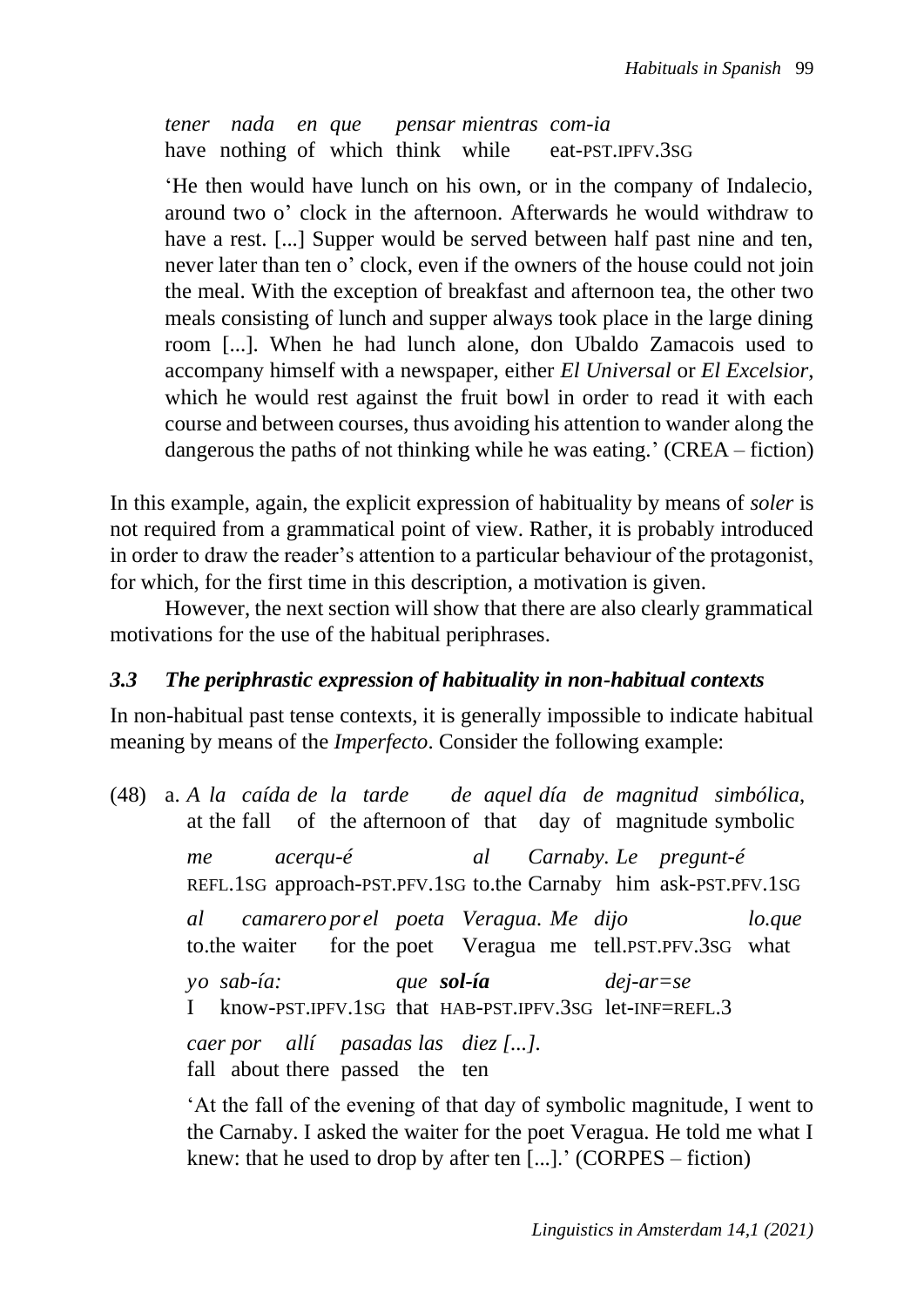In this example, the substitution of *solía dejarse caer* by the imperfective past, *se dejaba caer*, would lead to a reading of the *Imperfecto* as an expression of imperfective aspect in contrast to the perfective expressions in the remainder of the example:

(48) b. *Me dijo lo que yo sab-ía: que se* me tell.PST.PFV.3SG the what I know-PST.IPFV.1SG that REFL.3 *deja-ba caer pasadas las diez.* let-PST.IPFV.3SG fall passed the ten

'He told me what I already knew: that he passed by after ten.'

In (48b) the habitual meaning has disappeared: the arrival of the poet is no longer presented as being highly probable due to his habits, but as being certain.

This means that in non-habitual contexts, habitual readings can only be created by using the periphrastic expression of habituality. Obviously, this is also the case in present tense contexts, as the *Imperfecto* is restricted to the past tense.

| (49)                                                                                                               |  |  | Mi mujer suel-e |  |  |  | ser más amable que yo,                                                                                 |  |                                                                                                                                                   |
|--------------------------------------------------------------------------------------------------------------------|--|--|-----------------|--|--|--|--------------------------------------------------------------------------------------------------------|--|---------------------------------------------------------------------------------------------------------------------------------------------------|
|                                                                                                                    |  |  |                 |  |  |  | my wife HAB-IND.PRS.3SG COP.INF more friendly than I                                                   |  |                                                                                                                                                   |
|                                                                                                                    |  |  |                 |  |  |  | su don de gentes es quizá su principal atractivo.<br>and her gift of people is perhaps her main appeal |  |                                                                                                                                                   |
| Aquella tarde, en.cambio, no parecía muy comunicativa,<br>that afternoon however not seemed.3sG very communicative |  |  |                 |  |  |  |                                                                                                        |  |                                                                                                                                                   |
|                                                                                                                    |  |  |                 |  |  |  |                                                                                                        |  | y tuve que ser yo quien ultimara los detalles del contrato.<br>and had to be I who finished the details of the contract                           |
|                                                                                                                    |  |  |                 |  |  |  |                                                                                                        |  | 'My wife usually is more friendly than I am, and her social abilities may be                                                                      |
|                                                                                                                    |  |  |                 |  |  |  |                                                                                                        |  | her main appeal. That afternoon, however, she did not seem to be very<br>communicative, and it was me who had to discuss the final details of the |

This example also illustrates the fact that the dedicated expression of habituality, particularly when used in non-habitual contexts, allows for clearly distinguishing habits as characteristic properties which need not necessarily obtain in concrete situations, a fact that has also been stressed by Boneh & Jędrzejowski (2019).

The following example produces a similar effect:

contract.' (CORPES – fiction)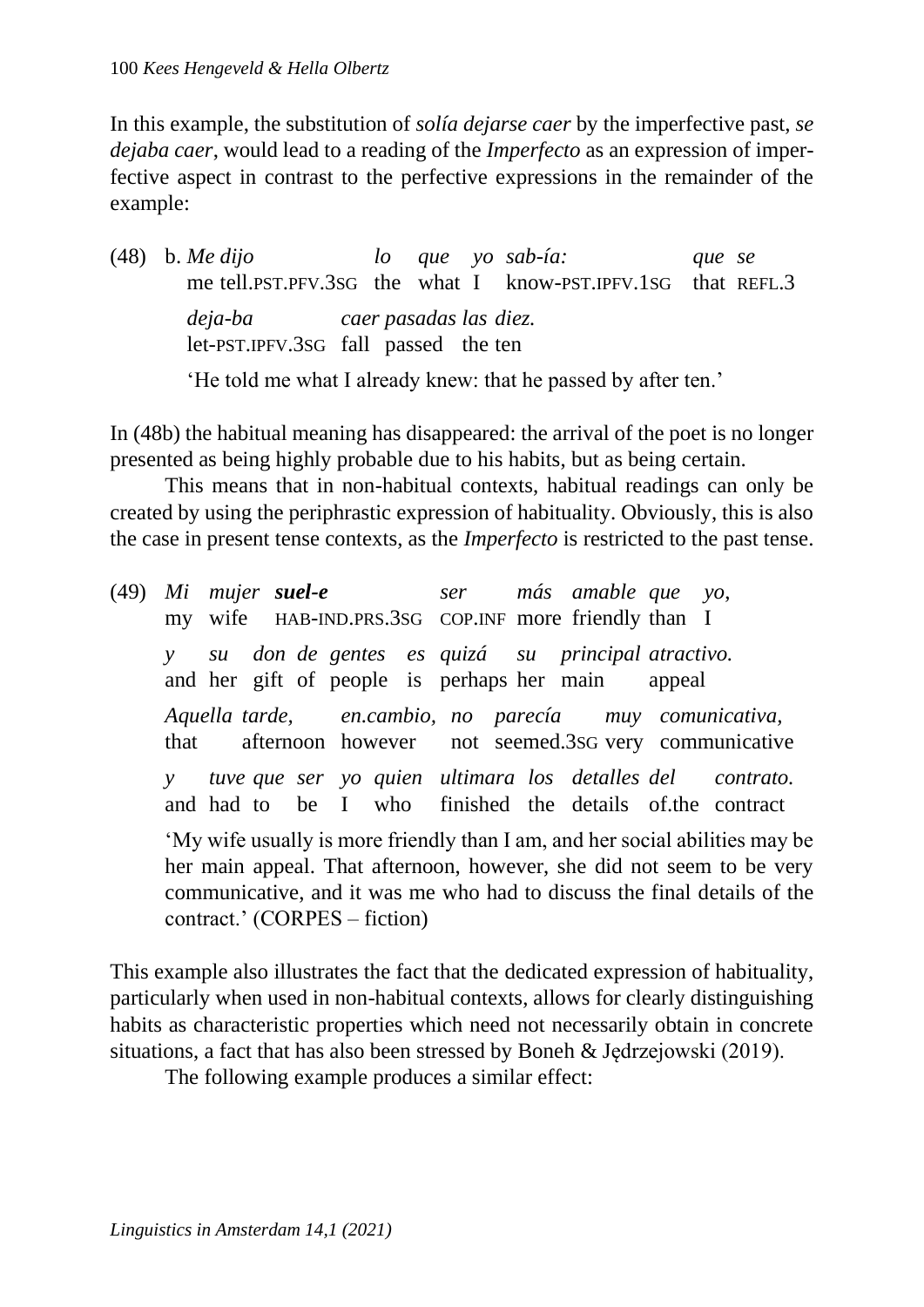(50) [the speaker has been called to see his boss] *Asom-é la cabeza sin llamar porque la puerta* stick-PST.PFV.1SG the head without knock because the door *esta-ba abierta y el director no suel-e* COPLOC-PST.IPFV.3SG open and the director not HAB-IND.PRS.3SG *ser amigo de formalidades.* COP.INF friend of formalities

'I stuck my head in without knocking because the door was open and the director is not usually a friend of formalities.' (CORPES – fiction)

Whereas in example (49), the context shows that the characteristic property of the referent does not always obtain, in example (50) it is probably the negation preceding the habitual *soler* that produces the particular effect of "unreliability": in the present case there is a conversational implicature that the boss may not always behave informally.

The situation is different when the referent is not a person but an event:

(51) [Husband and wife are fighting]

|  |  | Su tono es tan tajante que decide no discutir,<br>his tone is so sharp that decide not discuss           |
|--|--|----------------------------------------------------------------------------------------------------------|
|  |  | ceder como en tantas ocasiones. Cuando ha bebido<br>give in like in solmany occasions when has drunk     |
|  |  | un poco suel-e e ser mejor darle la razón.<br>a little HAB-IND.PRS.3sG COP.INF better give.him the right |

'His tone is so sharp that she decides not to insist, giving in as on so many occasions. When he has drunk a little it is usually better to say he's right.' (CORPES – fiction)

In (51) the eventive argument is *darle la razón* 'be better to say he's right', which describes a specific situation.

However, particularly in present tense contexts, the eventive arguments marked for habituality sometimes are of a very general or even generic nature, which leads to a gnomic, i.e., law-like meaning of the totality.<sup>8</sup> Consider the following example.

<sup>&</sup>lt;sup>8</sup> On the relation between habituality and gnomic meaning cf. e.g. Bertinetto  $\&$  Lenci (2012).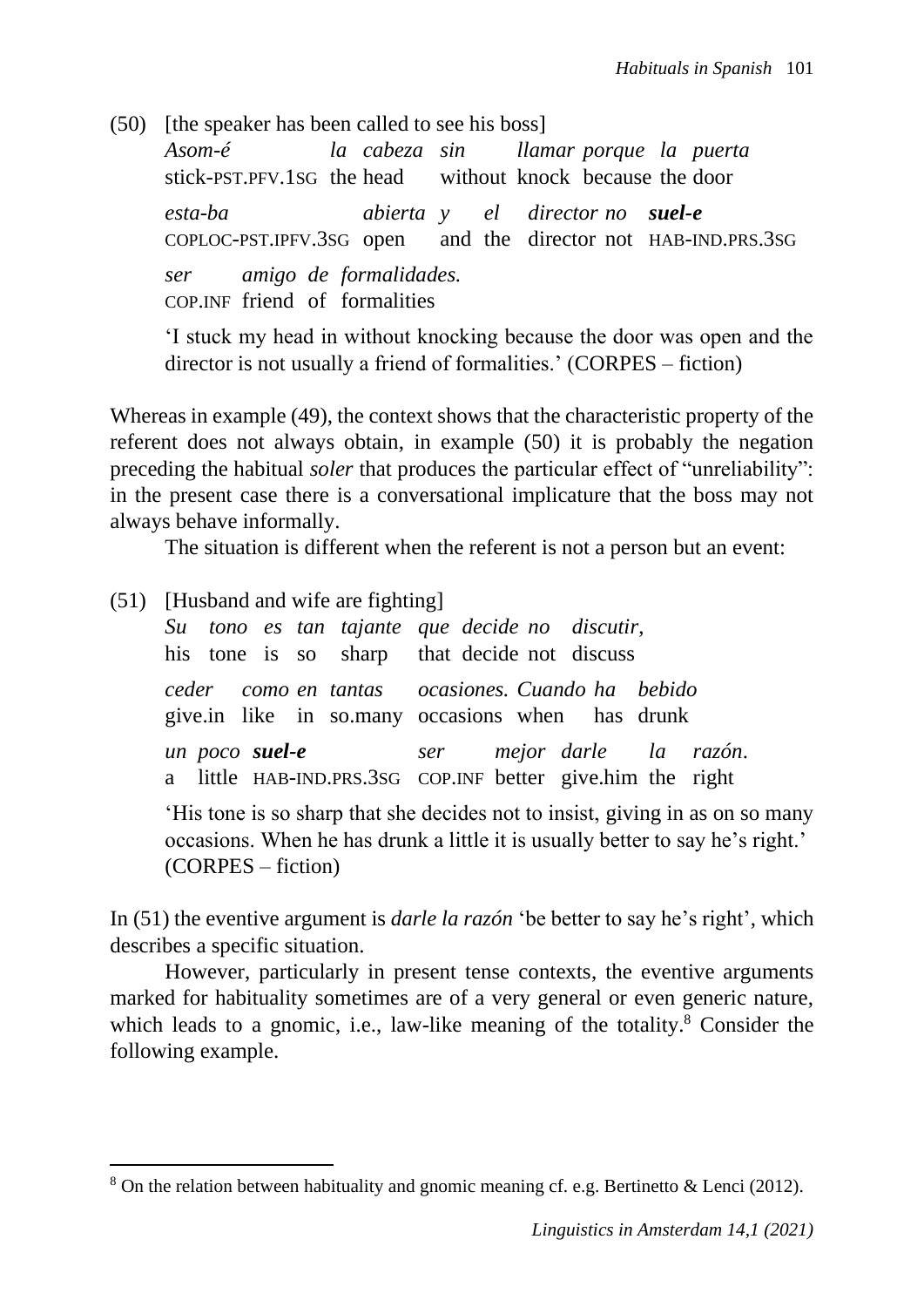(52) [the speaker wants to show some photos but she cannot find them] *Pues hija no, no te puedo enseñar, porque [...]* so daughter not not to.you can show because *no sé las llevaré en otro bolso o algo* not know them will.carry in other bag or something *así me extraña porque... yo pensaba que las llevaba* so me seems.strange because I thought that them carried *aquí ... seguramente que cuando no las busque*, here certainly that when not them look.for *como suel-e ocurr-ir siempre ... cuando no buscas* as HAB-IND.PRS.3SG happen-INF always when not look.for *las cosas es cuando aparecen.* the things is when turn.up 'So, love, no, I cannot show you [the photos] because I don't know, they

may be in a different bag or something like that; I find it strange because ... I thought I had them here ... certainly when I don't look for them, as happens always, when you don't look for the things is when they turn up.' (AdH 17 S)

The utterance *como suele ocurrir siempre* 'as usually happens all the time' is a sort of general rule of life. Such usage of the habitual expression is not at all restricted to oral use, but expressions very similar to the one in (52) occur in writing as well:

(53) *Como sue-le ocurr-ir, la verdad es menos interesante.* like HAB-IND.PRS.3SG happen-INF the truth is less interesting 'As usually happens, the truth is less interesting.' (CORPES – fiction)

As a final example of the same phenomenon consider (54), in which the argument of the construction with *soler* is the event of *intentar a dormir junto a alguien que ronca* 'try to sleep next to someone who snores' and, in addition, the second person experiencer has a non-specific reading.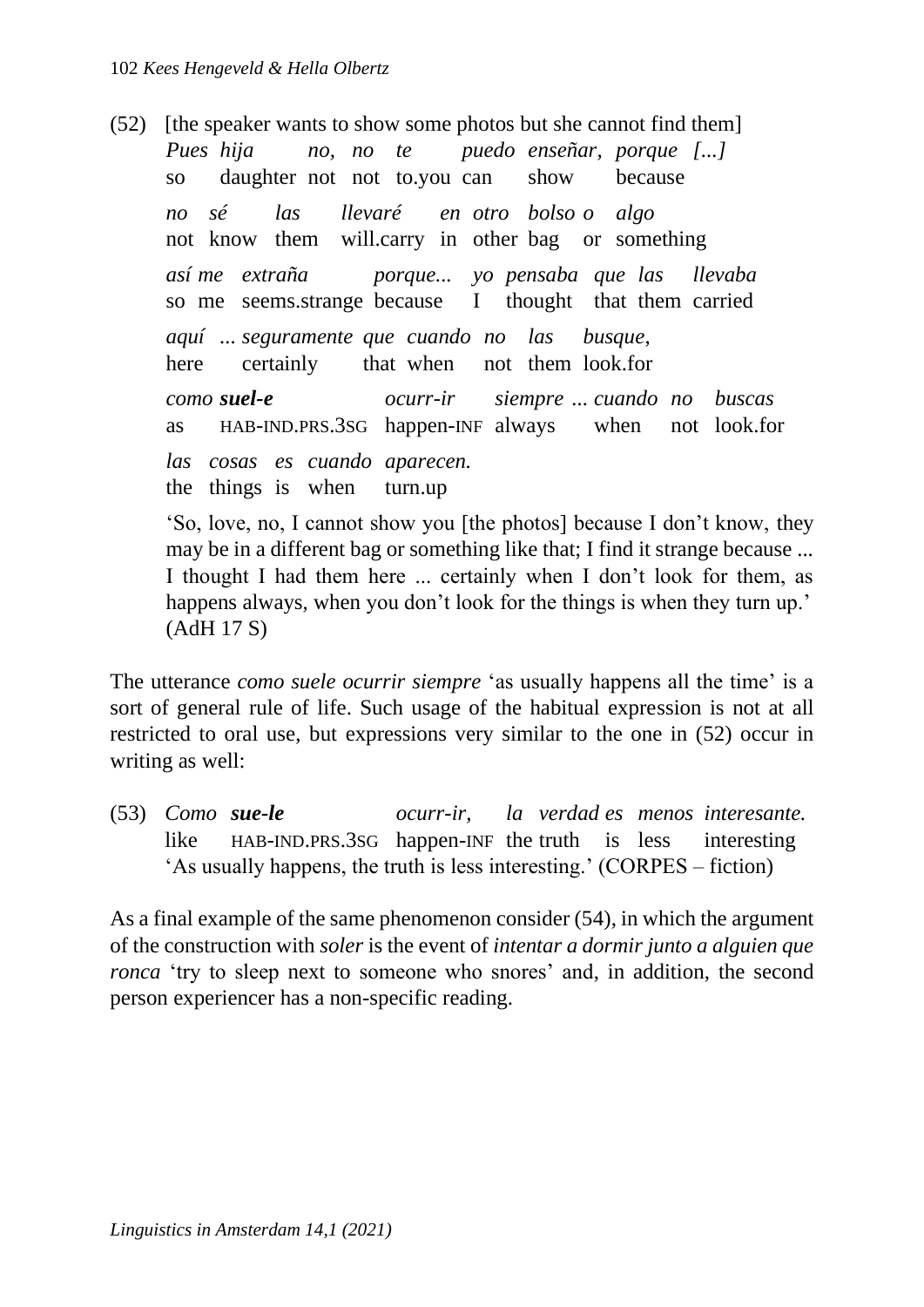(54) *Y, bueno, intentar a dormir junto a alguien que ronca* and good try to sleep next to someone who snores *suel-e pon-er=te cuerpo de homicida* HAB-IND.PRS.3SG put-INF=you body of murderer 'And, well, trying to sleep next to someone who snores usually turns your

body into that of a killer' (CORPES – fiction)

Summing up, non-habitual contexts, be they located in the past or in the present, require the use of the periphrastic means of expression of habituality. In present tense contexts, habituality may approach a gnomic meaning, particularly when the habitual expression takes an event as its argument.

# **4 Conclusions**

Our main aim in this paper was to establish what determines the choice for one of the two grammatical strategies involved in the expression of habituality in Pensinsular Spanish. We argued that the *Imperfecto* verb form is compatible with habitual contexts but does not express habituality as such, as it is also used to express imperfectivity. Periphrastic expressions with *soler* and *acostumbrar*, on the other hand, do express habituality themselves. After discussing the basic properties of these two constructions in Section 2, we discussed the factors determining the choice for one of them in Section 3. It turns out that the choice for one of either construction is far from arbitrary, but on the contrary highly predictable from the contexts in which they occur. The *Imperfecto* is used in habitual contexts with past reference, and in the only cases in which the periphrastic construction is used, this is because the storyline is interrupted and a habit is presented as background information, or because the habit is pragmatically highlighted. In non-habitual contexts only the periphrastic construction is available for the expression of habituality. With present reference, the periphrastic construction is the only option.

## **Uncommon abbreviations**

COPLOC locative semi-copula DOM differential object marking